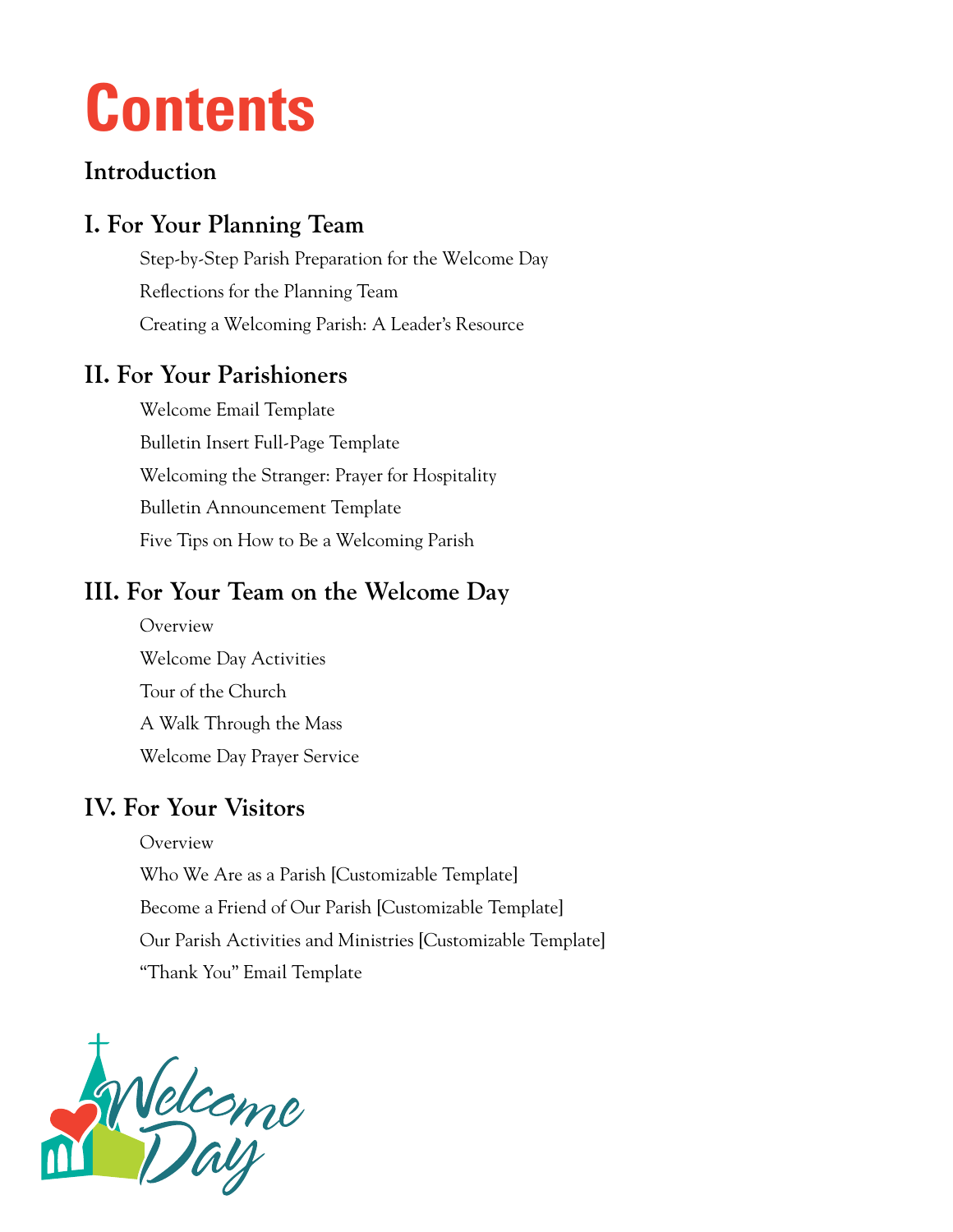## **Introduction**

Teach us Lord, the ways of hospitality. Give us the spirit of joyful welcome . . .

—From *Catholic Household Blessings and Prayers*

Is your parish excited about the upcoming visit of Pope Francis? This excitement provides your parish with an evangelizing moment. The public interest in his visit is an opportunity to invite family, friends, and neighbors to encounter Christ at your parish. It is a unique moment to show the surrounding community the love and fellowship that is present in your parish. Pope Francis continually asks us to go and share Christ with others. What better time to do so than when he comes to visit?

Enclosed in this packet, you will find a stepby-step guide and several types of resources to help you prepare, plan, and celebrate a parish Welcome Day. This Welcome Day is designed to be one day, chosen according to your parish's schedule and resources, when your community can join together to invite family, friends, and neighbors to experience Christ. The day is meant to be a welcoming, faith-filled, and relaxing event with a variety of activities that encourage people to want to know more about your parish community.

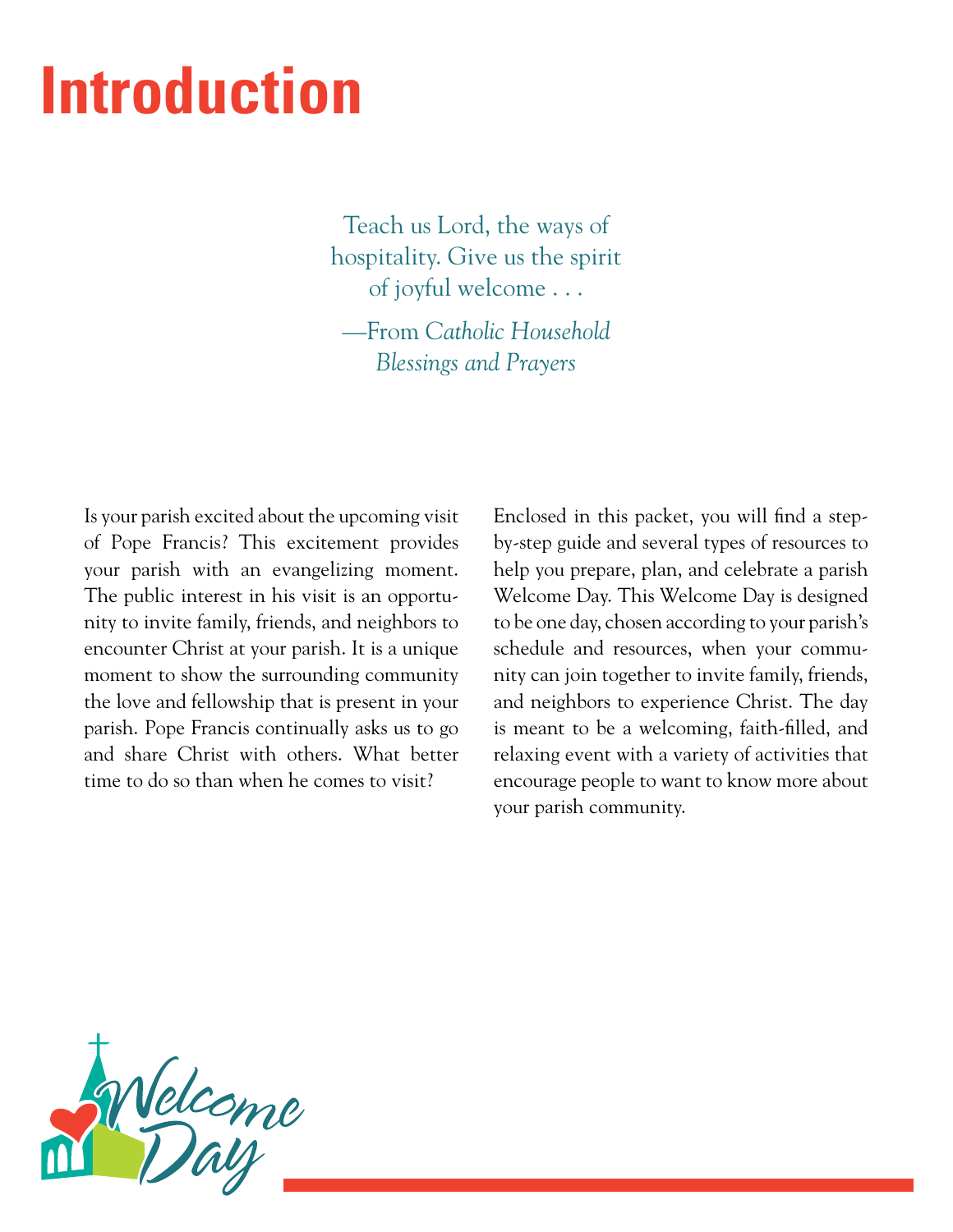# <span id="page-2-0"></span>**For Your Planning Team**

# **STEP-BY-STEP for the Welcome Day**

**16 Get Started**<br>
16 The first step is to form a Welcome Day<br>
planning team. This may seem obvious, but it The first step is to form a Welcome Day is important. The team should be comprised of parish staff (pastor, priests, and lay staff), key parish leaders, and parishioners representing the entire community. Since the goal of this parish event is to be welcoming, all members of the team should embody a sense of welcome.

**2Porm the Team**<br>
Now that you have a team, it's time to<br>
form the team. The Welcome Day is essentially Now that you have a team, it's time to a moment of evangelization. It is a moment for visitors to encounter Christ through parishioners and parish staff. In order for visitors to feel welcomed and encounter Christ, your team must be formed to be witnesses to Christ.

As a team, set aside a meeting or two to review and discuss the preparation materials in this packet. The team preparation materials are



meant to help facilitate honest conversations about why people stop practicing their faith, how a parish community helps or hinders others from joining the parish, and how to start building a welcoming community.

## **3 Pick a Day for the Welcome Day**<br>
Once you have your team selected, pick a day **Welcome Day**

to host the Welcome Day. As a team, look at the parish calendar to determine the best weekend based on your parish's regularly scheduled liturgies and events, resources, and team availability. If you want to host the Welcome Day before or immediately after the papal visit, consider the weekends of September 19-20 or October 3-4. If you want to the host the Welcome Day during the papal visit and plan on live-streaming one of the events, consider the weekend of September 26-27.

**4 Plan the Welcome Day** Take time as a team to review the Welcome Day template included in Section III of this packet. Review (1) the overview of the day, (2) the step-by-step guide, (3) the various activity templates, and (4) what type of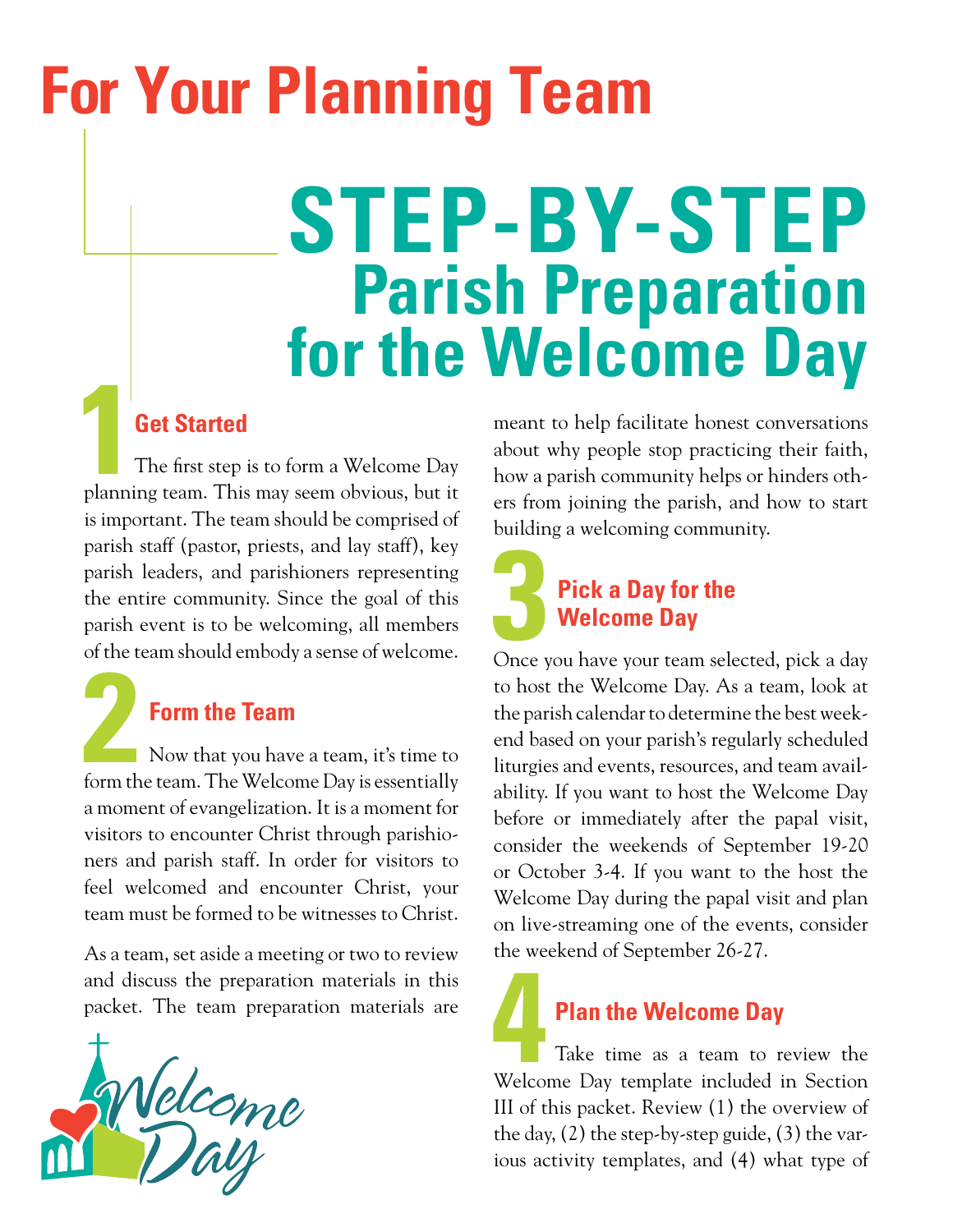informational material for visitors you would like to have available.

The Welcome Day template provided can be adapted to your parish's needs. Simply select from the various activity templates listed, and plan your day based on your parish's needs and resources. You can select as many activities as needed and make the day as long or short as desired.

## **5Form the Parish**

Once you have selected a date and planned the Welcome Day, the team should start forming the parish. Engaged, happy, and faith-filled parishioners are the best evangelizers. Your announcement of the Welcome Day should let parishioners know:

- The date and time
- The purpose of the Welcome Day
- That they are invited to participate either by attending or by volunteering
- How they can help prepare for the day

Use the customizable bulletin inserts to tell the parish about the Welcome Day and its purpose. You may also use the homily as an opportunity to discuss Christian hospitality and the importance of evangelization. As a parish community, pray the *Welcoming the* 



*Stranger* prayer (included in this packet) after Mass to prepare for the day.

Distribute the *Five Tips on How to Be a Welcoming Parish* through the bulletin, in the pews, and on your website.

**6 Promote the Welcome Day** Advertise the Welcome Day in your bulletin, through diocesan communications, social media, the local newspaper, and other local means. Remember, it might be necessary to include maps showing the location of the parish church and other buildings. Relevant locations should also be very clear in invitation resources. Use the email template provided to invite people from the surrounding community to the event.

**7 Host the Welcome Day** Before the Welcome Day, make sure information about the parish and the Catholic Church is available in the parish church and buildings. Think about assembling welcoming packets for visitors that include basic information about the parish, whom to contact if they have questions, and a list of ministries and resources the parish offers. For customizable templates and pre-printed USCCB materials for purchase, see the fourth section of this packet.

Gather at the parish early enough to place signage that clearly marks the parish buildings and locations where various events will be taking place. Someone coming to this event may not know the names of various buildings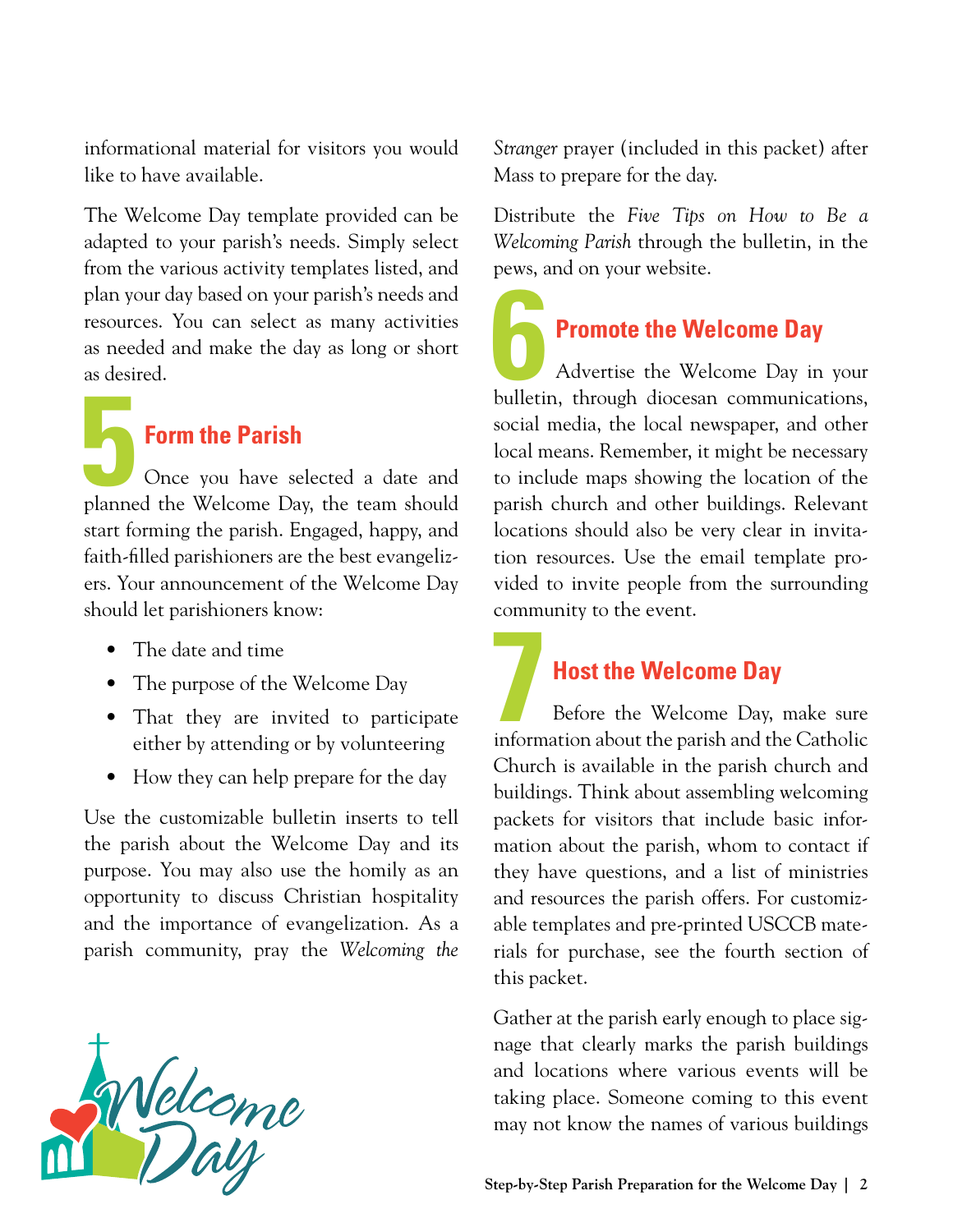or rooms. Ideally, have volunteers stationed near the entrances to welcome people as they arrive and direct them to the event. Making sure visitors know where to go, including where the restrooms are, is a necessary step in making them feel welcomed. Remember to smile, greet people, and have extra people available to direct visitors to various activities. It is also important to be present and listen, should visitors have questions.

Do your best to stick to the day's schedule of events, and make sure to thank people for attending as the event concludes.

## **8Follow-Up After the Welcome Day**

After the event, take time as a team to discuss what worked well and what could have been done better. If you collected contact information from visitors, make sure to follow up with them. Use the included "thank you" email template to contact visitors, letting them know you were glad they came and that you hope to see them again soon.

Consider planning another welcome event or creating a permanent hospitality committee in the parish with regular events.

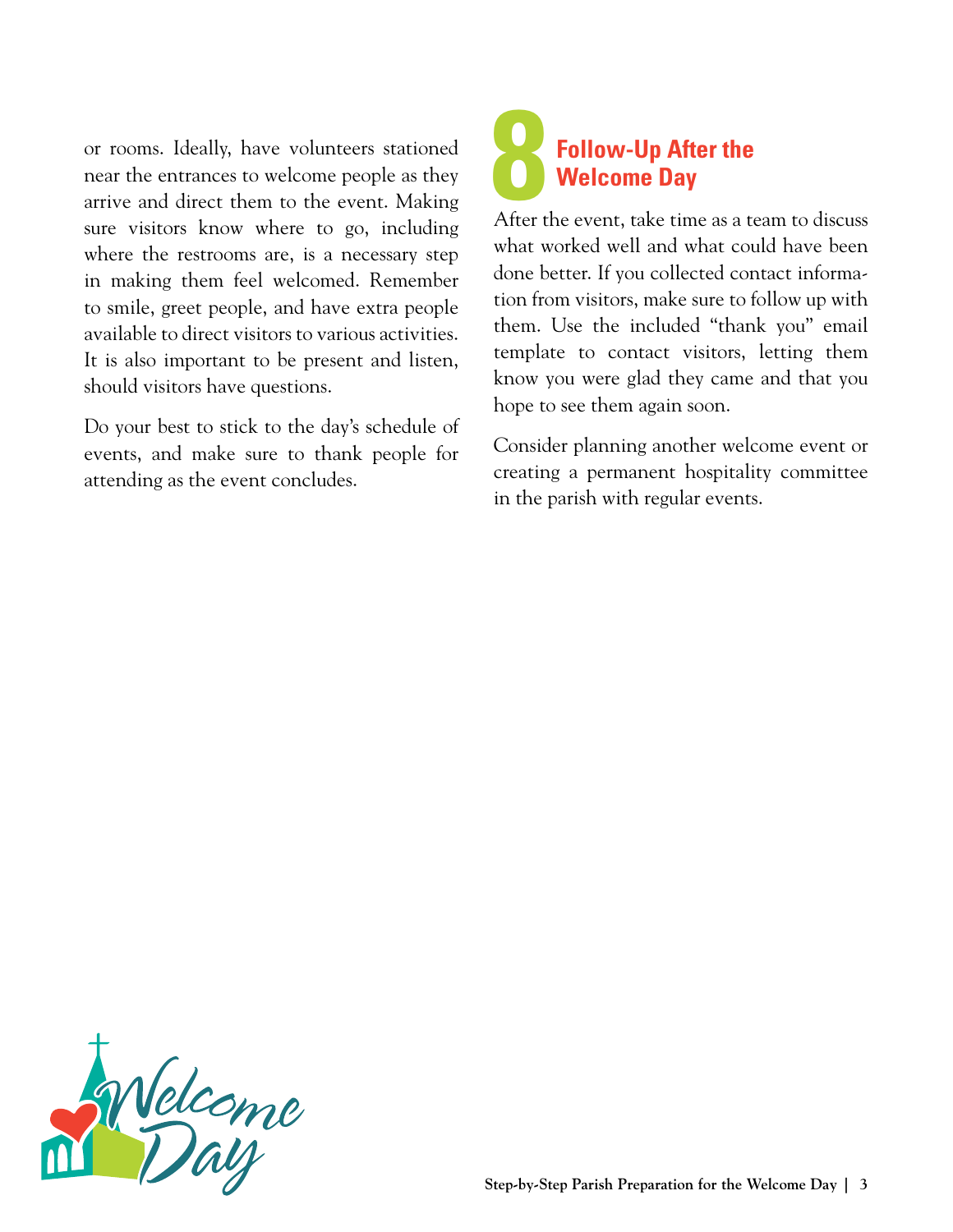# <span id="page-5-0"></span>**REFLECTIONS for the Planning Team** The Importance of Preparation **For Your Planning Team**

Do you remember being welcomed for the first time at a family member's or friend's house for a meal? What do you remember—their warmth, the amount of time it must have taken them to clean and cook, their openness to your staying well past the meal to catch up?

Believe it or not, preparing to welcome people to your parish is a lot like preparing to have guests over for dinner—Sunday Mass is, after all, our Eucharistic feast where we gather at the Lord's table. You have taken the first step by deciding to host a Welcome Day for the community. The next step is preparing yourselves to welcome people to your parish home.

It is not enough to welcome people. We must also ask ourselves: what are we welcoming them back to? Is our parish a joyful, hospitable, Christ-centered community focused on living the Gospel? Each parish will live this out in its own unique way, based on their gifts guided by the Holy Spirit. Some parishes will have a thriving music ministry that has both Gregorian chant and Gospel music, while others will have multiple social ministry programs reaching out to the larger community. When a parish community takes time to prepare, assess their gifts, and then reach out to invite others to join them, their hospitality is authentic and truly welcoming. Your Welcome Day should reflect the true gifts and spirit of your parish.

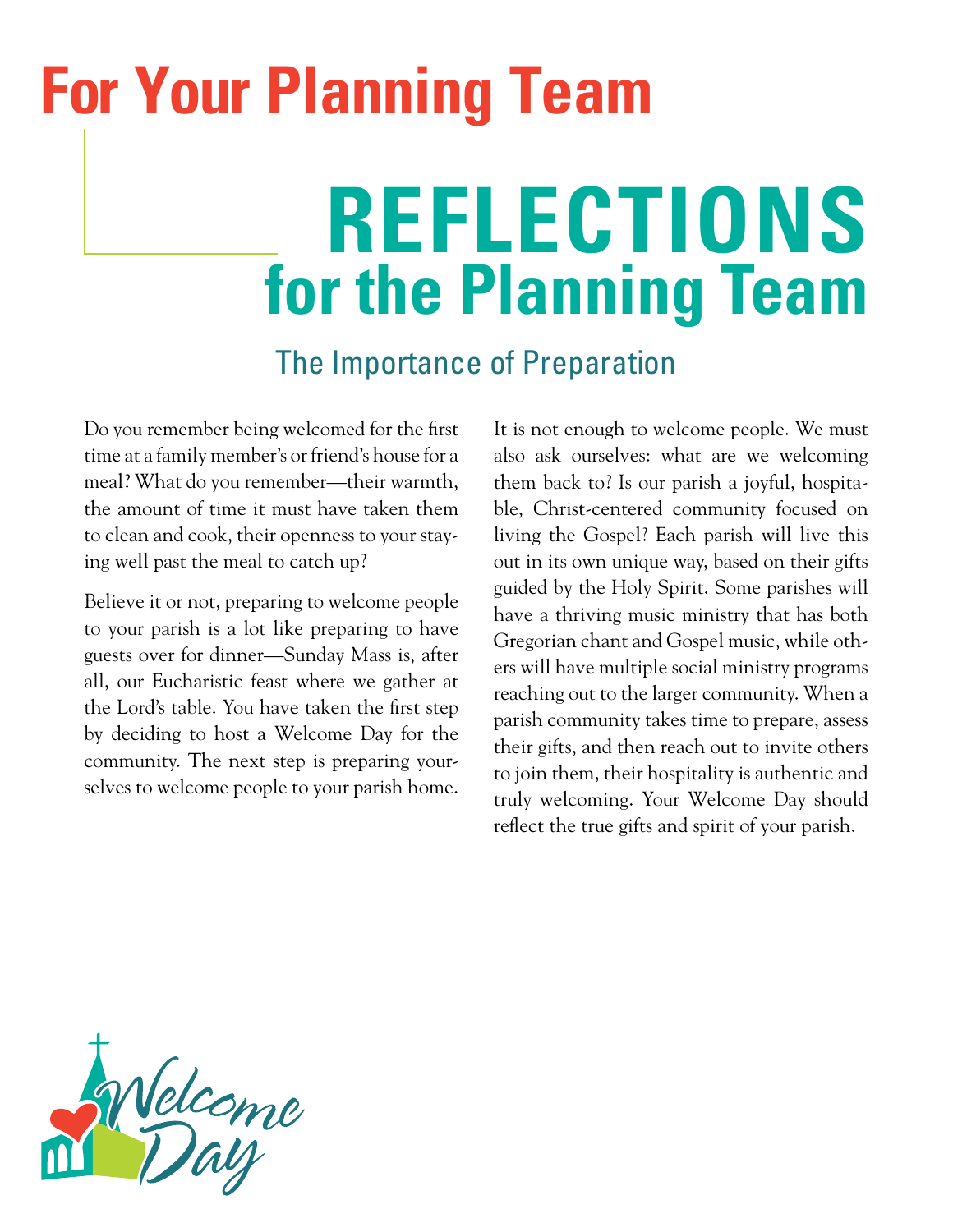# <span id="page-6-0"></span>**For Your Planning Team**

# **CREATING A Welcoming Parish: A Leader's Resource**

### **Based on the bishops' statement** *Disciples Called to Witness: The New Evangelization*

"When he was still a long way off, his father caught sight of him, and was filled with compassion. He ran to his son, embraced him and kissed him." —Luke 15:20

When we see new or returning family, friends, neighbors, and even strangers joining us for Sunday Mass, how often do we embody a sense of welcome, hospitality, and openness? Believe it or not, it is not hard to create a welcoming parish: it just takes openness to the Holy Spirit, willingness to reach out, and a few small steps.

### **The Context**

For outreach to be effective, it is important that you see yourself as Christ's witness. Your life of Christian charity and faith is the most effective form of evangelization and welcome.



It is also important to understand the reasons why people have stopped attending Mass. The top three reasons people give for not going to Mass are as follows: (1) "they have busy schedules or a lack of time, (2) have family responsibilities, [or] (3) have health problems or disabilities" (*Disciples Called to Witness* [DCW], p. 1).

### **Questions for Reflection**

Are you surprised by the top three reasons why people stop attending Sunday Mass? Why?

Has there been a time in your life when you didn't regularly attend Sunday Mass? Was it because of the top three reasons? How did you feel?

### **Creating a Parish Culture of Witness**

So practically speaking, how do we overcome the reasons listed above for why people drift away from the faith? One answer is found in creating a culture of witness. "The everyday moments of one's life lived with Christian charity, faith, and hope provide witness to family members, friends, neighbors, colleagues, and others who have stopped actively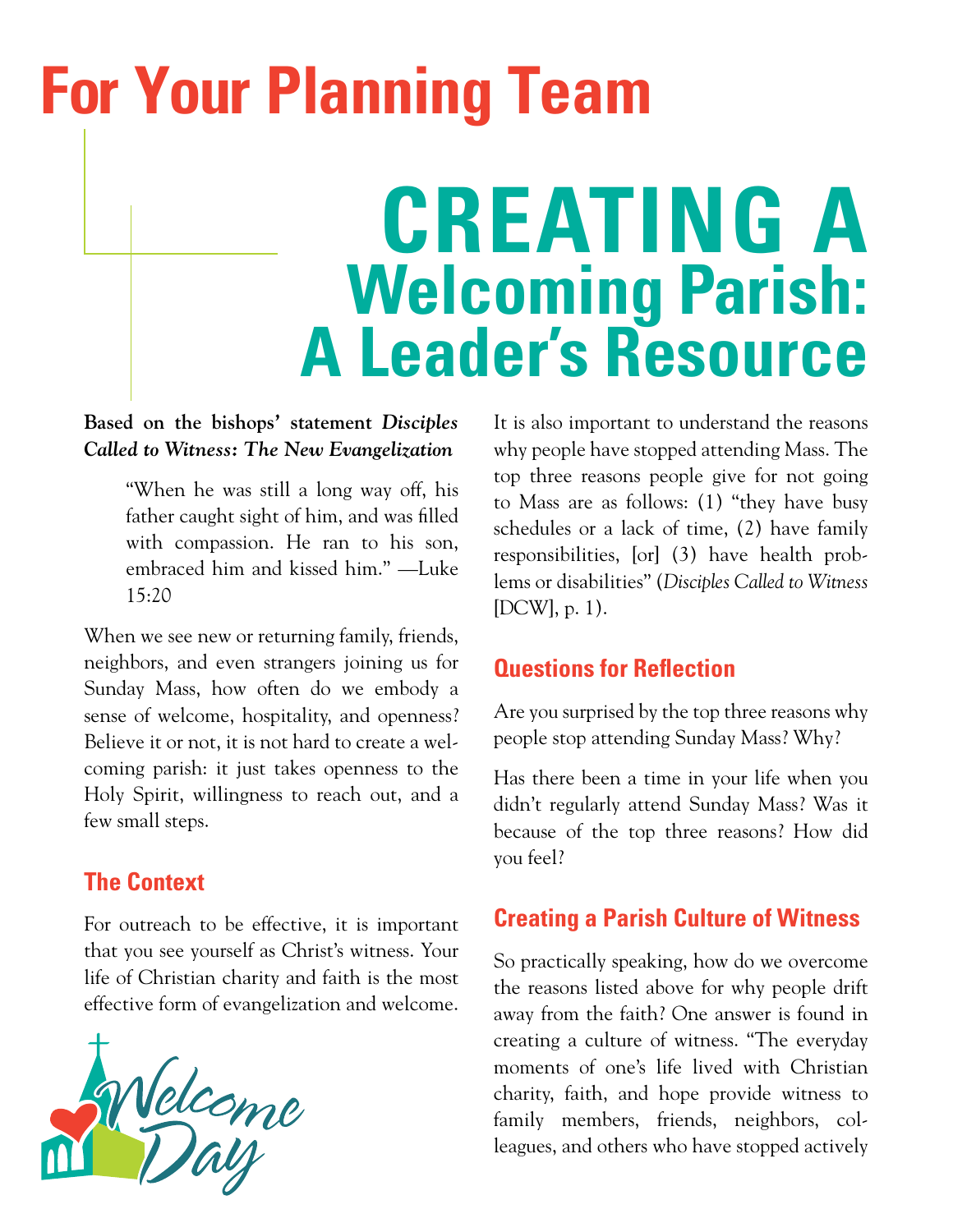participating in the life of the Church. This witness is essential for reaching others in today's modern world" (DCW, p. 10). Having a parish culture of witness is another way of saying our parish is focused on helping people rather than hindering them in encountering Christ. People encounter Christ through a parish because of pastors, staff, catechists, and parishioners who are disciples, leading lives of service. The parish is seen and experienced as a place where the doors are always open, there is a rich liturgical life rooted in prayer, and families are supported. (For a more detailed description of witness, see DCW, pp. 11-14.)

### **Questions for Reflection**

How can I, as a parish leader, help encourage people to regularly attend Mass?

Are we as a parish helping people experience Mass as a prayerful moment with Christ?

Do we offer programs that honestly address people's questions about the faith?

Do we also provide occasions for quiet reflection, solitude, and one-on-one opportunities to address an individual's questions and concerns?

What parish-based pastoral programs support people in their everyday lives? Are there programs for the newly married, parents, divorced, grieving, and unemployed?



### **Building a Welcoming Community**

In order to build a welcoming community of witness, the parish needs outreach strategies designed to invite all to more fully participate in the parish. Effective outreach is rooted in an openness to others' conversion experiences; personal contact with parish leaders; an atmosphere of hospitality and trust; catechesis based on the Creed, sacraments, and moral teachings that address questions openly; opportunities for prayer; participation in the Sunday Mass; and continued support and resources for those who need them. (For a more detailed description pastoral outreach strategies, see DCW, pp. 15-20.)

### **Questions for Reflection**

Do we as a parish recognize that an individual's journey is unique and guided by the Holy Spirit?

How do we as parish leaders personally invite people to our parish and demonstrate a sense of hospitality?

Do we have prayerful, faith-filled Sunday Masses with good preaching and opportunities for popular devotions?

How does the parish support people at key moments (weddings, funerals, baptisms, quinceañeras, and Christmas and Easter Masses)?

Do we provide people continuing support for their faith life through parish prayer groups, as well as assistance for everyday needs (help for addiction, shelter, tribunal assistance, etc)?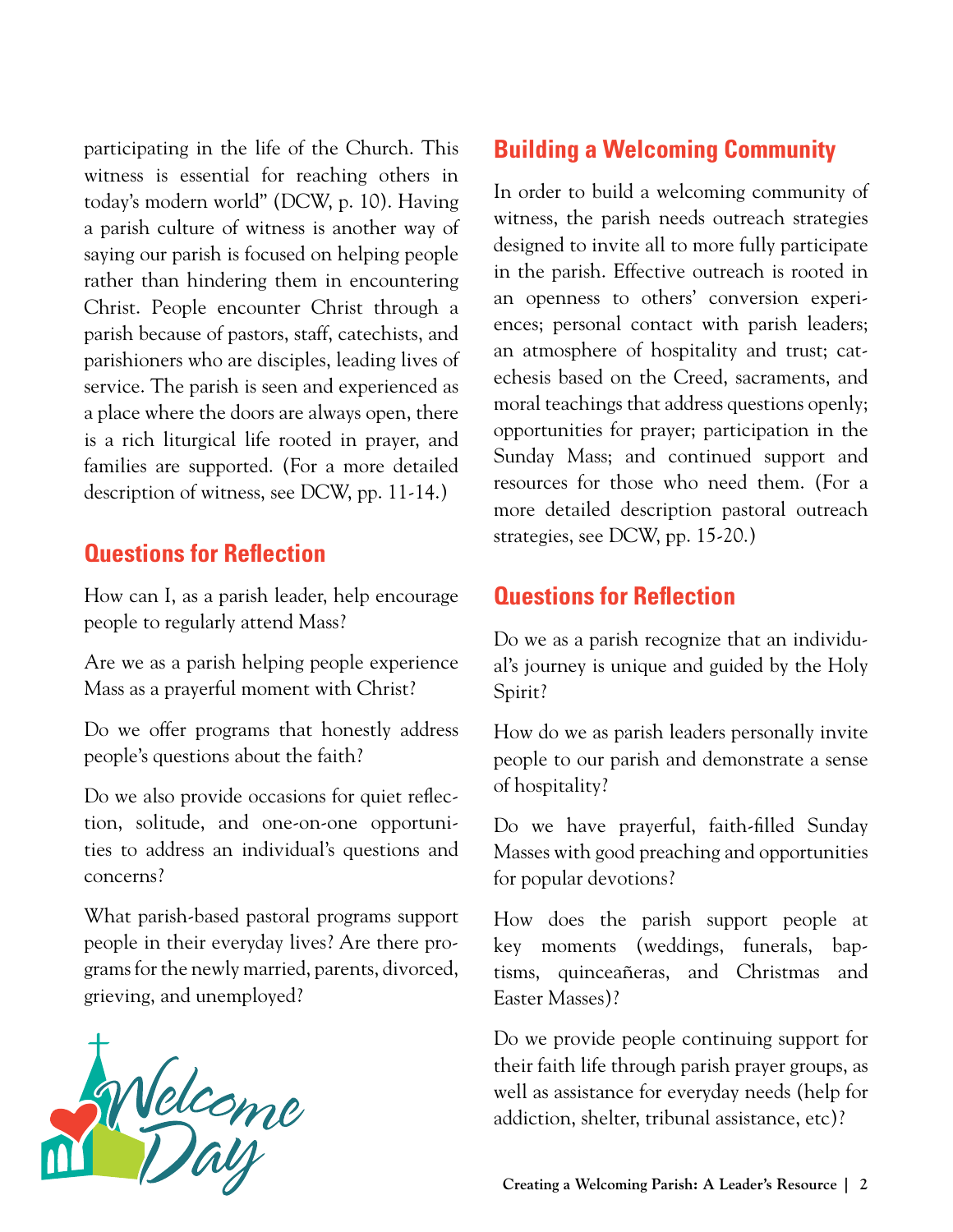# <span id="page-8-0"></span>**WELCOME Email Template For Your Parishioners**



```
See HTML 
file in 
Templates 
 Folder
```


## You are invited to attend a Welcome Day!

**[Parish leaders: When customizing this template, please place your parish's information and Welcome Day information—date, time, location, and specific activities—where indicated below. When you are done, remove all brackets and bracketed text, as well as these instructions and the template header, before sending.]**

[Date], [2015] [Parish Name] [Parish Address] [Time]

Do you want to learn more about the parish that you've been attending? Have family responsibilities—or just a busy schedule and lack of time—prevented you from attending Mass and getting to know your parish?

Now is a great time to come visit and explore!

On the Welcome Day you can

- Participate in a viewing of Pope Francis' message at the World Meeting of Families
- Meet others in your community and participate in family-friendly activities
- Enjoy the beauty and quiet space of the parish
- Take a tour of the church and attend a walk-through of the Mass
- Celebrate a Welcome Prayer Service before the evening Mass

**[Adjust these activities based on what your parish plans to offer.]**

We look forward to seeing you and hope you, your family, friends, and neighbors can attend!

Feel free to forward this email to your family, friends, and neighbors.

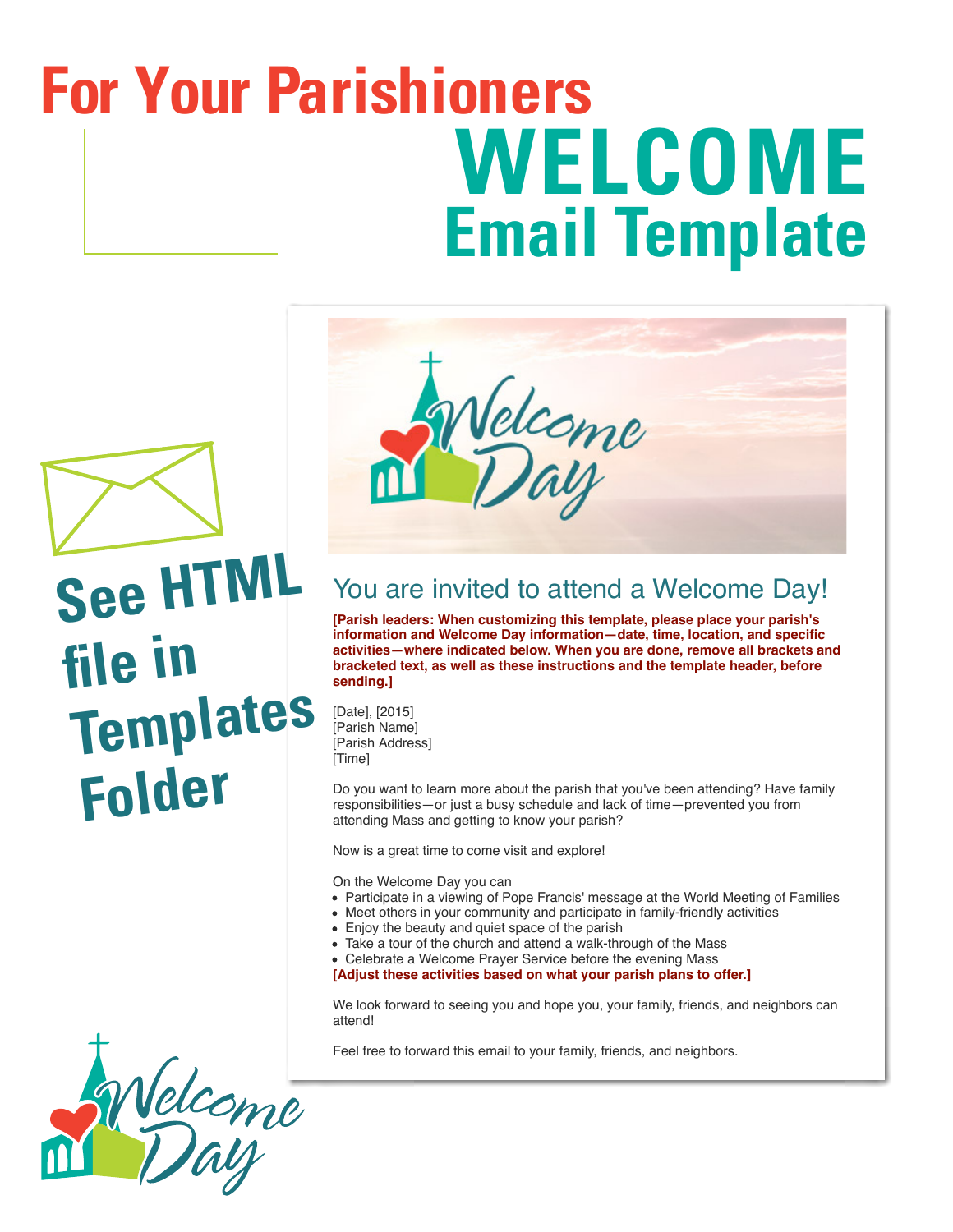# <span id="page-9-0"></span>**BULLETIN INSERT Full-Page Template For Your Parishioners**

a **See Word file in Templates Folder**

### Bulletin Insert

**[Customizable Template]** 

[Parish leaders: When customizing this template, please place your parish's information and Day of Welcome<br>information—date, time, location, and specific activities—where indicated below. When you are done, remove<br>all brac

[**Insert your banner image here.**]

#### WELCOME DAY!

[**Date**], **[2015]** [**Time**]

Join us for a Day of Welcome! Celebrate the excitement of Pope Francis' first visit to the United States by sharing an afternoon of fellowship with family, friends, neighbors, and other parishioners.

Our Holy Father continually asks us to share Christ with others. What better time to do so than when he comes to visit?

All are welcome to attend the Day of Welcome!

Activities will include the following:

- -‐ Participate in a viewing of Pope Francis' message at the World Meeting of Families
- Meet others in your community and participate in family-friendly activities
- Enjoy the beauty and quiet space of the parish Take a tour of the church and attend a walk-through of the Mass
- Celebrate a Welcome Prayer Service
- [**Adjust these activities based on what your parish plans to offer.**]

**Please share this invitation with your family, friends, and neighbors who might not attend this parish regularly. We'd love to meet them!**

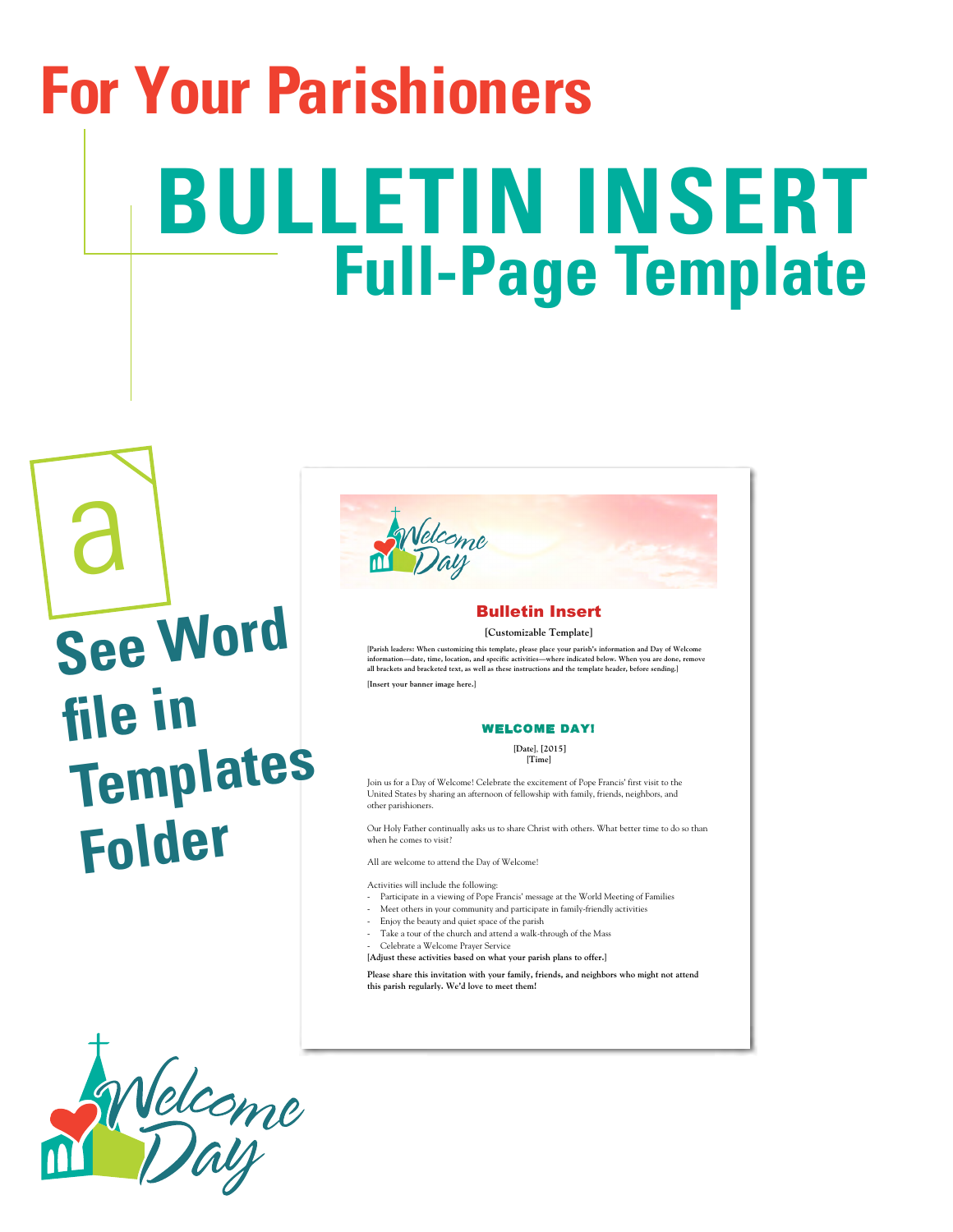## <span id="page-10-0"></span>**For Your Parishioners**

## **Welcoming the Stranger: Prayer for Hospitality**

From *Catholic Household Blessings and Prayers*

**L** oving God, your Son Jesus said your Kingdom is like a banquet: a festive gathering for all people of every race and color a table at which the lonely find company, the hungry savor rich foods and fine wine and strangers enjoy warm family ties. Jesus calls us to build this Kingdom here on earth.

Teach us Lord, the ways of hospitality. Give us the spirit of joyful welcome and the sensitivity to help people on the move to feel they belong.

Grant that our tables at home may draw our new neighbors into a loving community and that the Eucharistic tables in our parishes may prefigure that banquet in heaven where all are one with you, Father, Son, and Holy Spirit, One God, forever and ever. Amen.

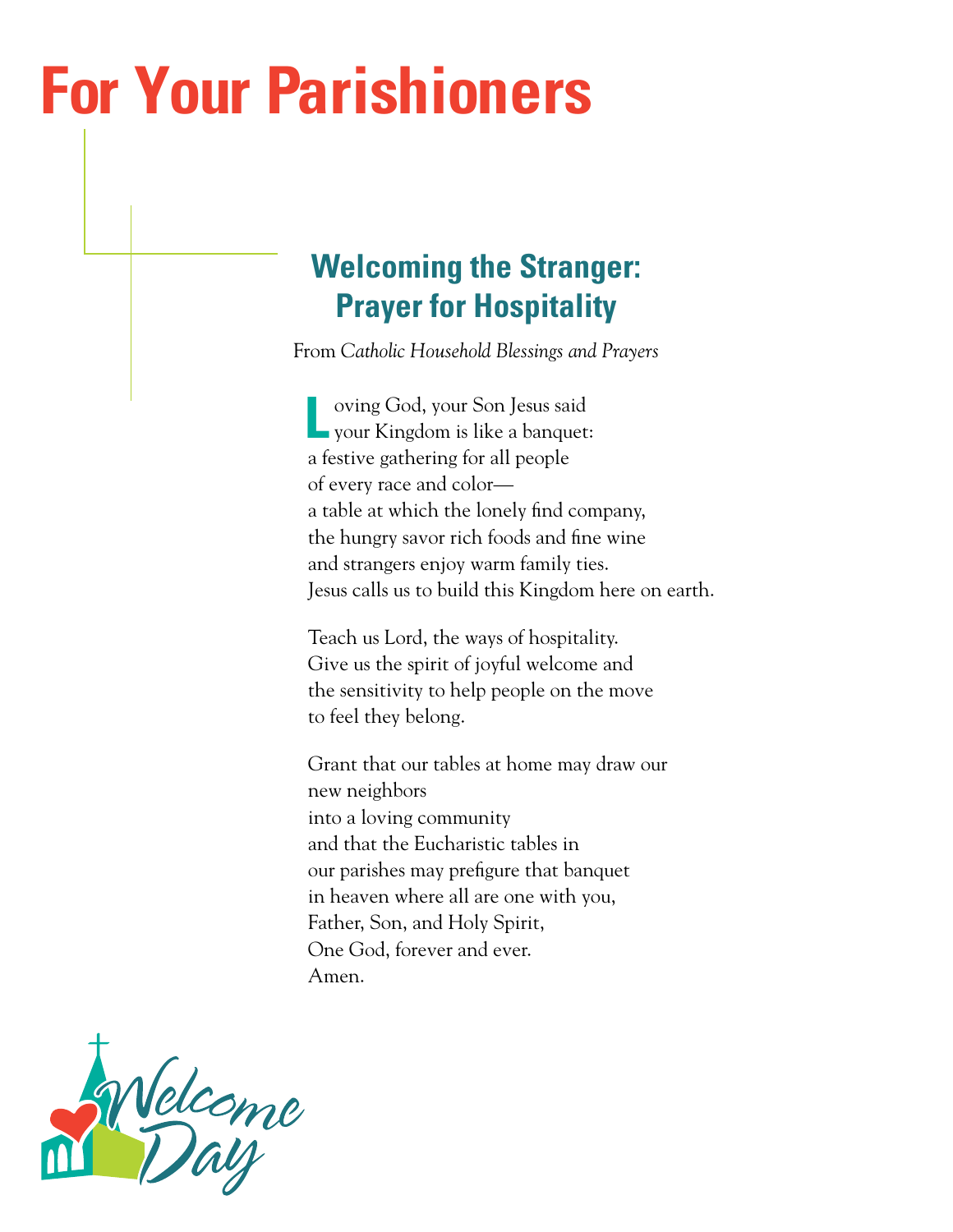# <span id="page-11-0"></span>**BULLETIN Announcement Template For Your Parishioners**

a **See Word file in Templates Folder**

### Bulletin Announcement

**[Customizable Template]** 

[Parish leaders: When customizing this template, please place your parish's information and Day of Welcome<br>information—date, time, and specific activities—where indicated below. When you are done, remove all<br>brackets and b

### WELCOME DAY!

[**Date**], [**2015]** [**Time**]

Celebrate the excitement of Pope Francis' first visit to the United States by sharing an afternoon of fellowship with family, friends, neighbors, and other parishioners.

Activities will include:

- Participate in a viewing of Pope Francis' message at the World Meeting of Families •
- Meet others in your community and participate in family-friendly activities
- Enjoy the beauty and quiet space of the parish
- Take a tour of the church and attend a walk-through of the Mass

Celebrate a Welcome Prayer Service

[**Adjust these activities based on what your parish plans to offer.**]

All are welcome. Please invite your friends and neighbors—we'd love to meet them!

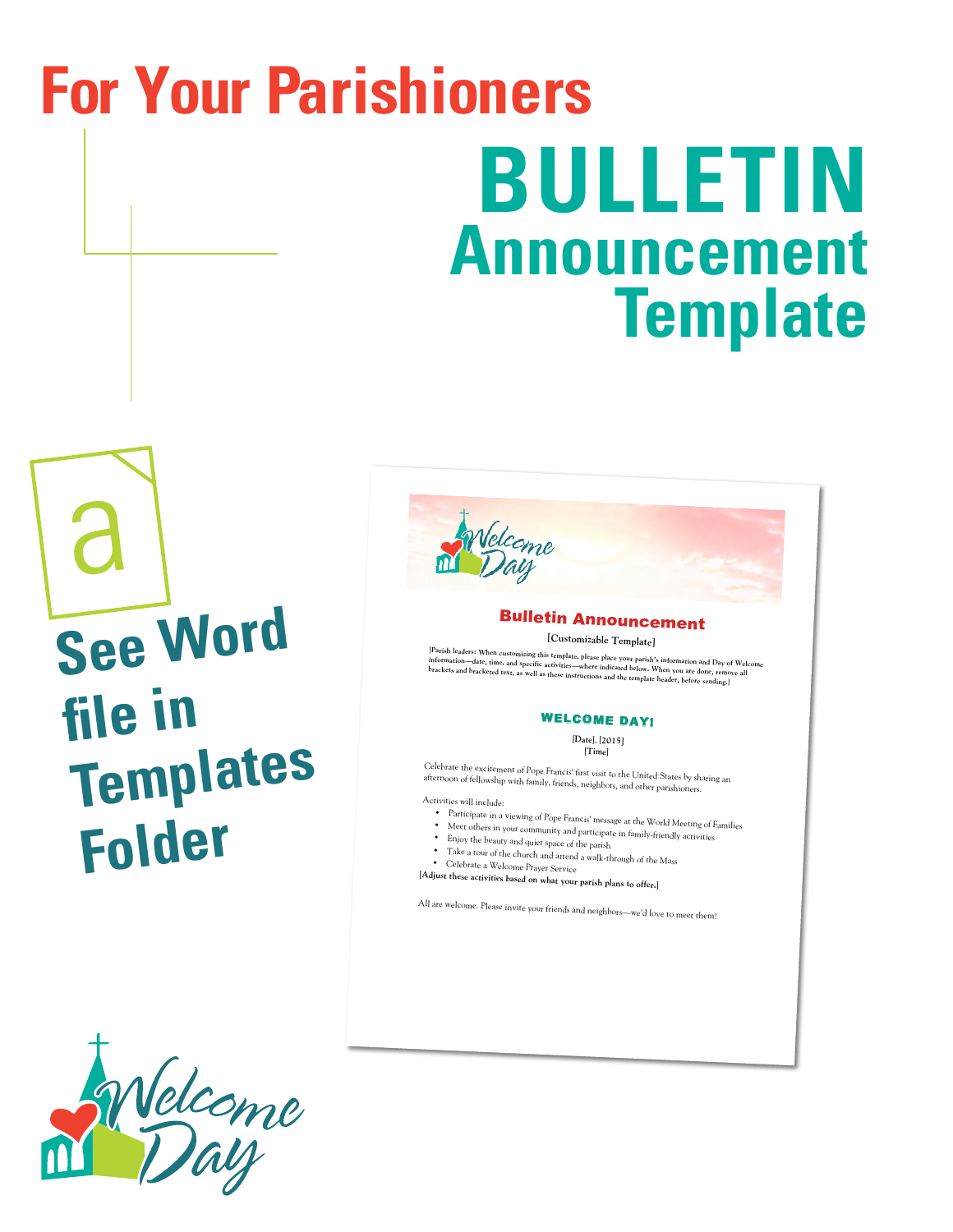# <span id="page-12-0"></span>**FIVE TIPS on How to Be a Welcoming Parish For Your Parishioners**

**PRAY**, for a welcoming heart.

**2 SMILE,** say "hello," and introduce yourself.

**3LISTEN** to others.



**ENCOURAGE** new people to connect with the pastor and the parish staff.



"The everyday moments of one's life lived with Christian charity, faith, and hope provide witness to family members, friends, neighbors, colleagues, and others."

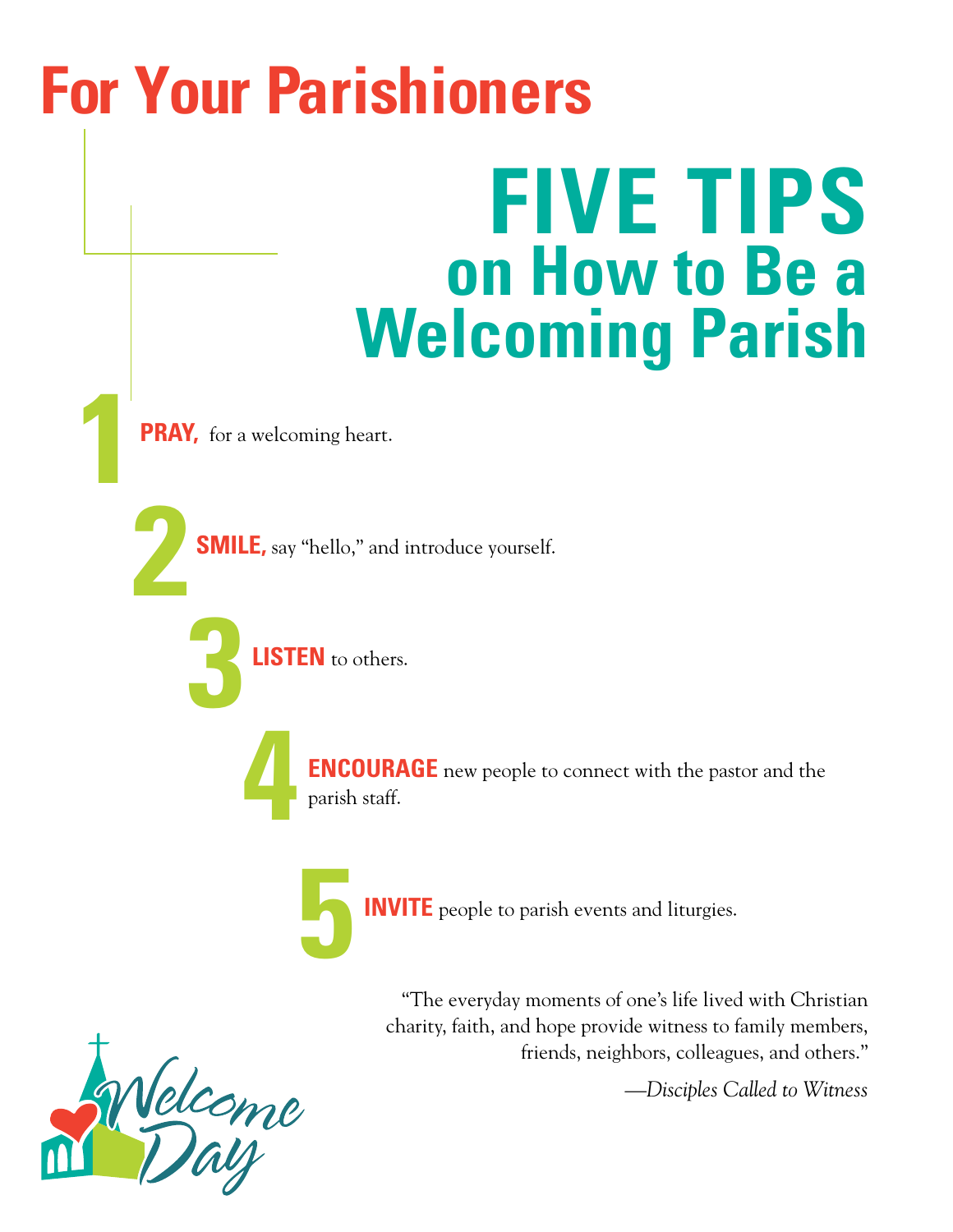## <span id="page-13-0"></span>**For Your Team on the Welcome Day**

# **OVERVIEW**

The enclosed materials are meant to help guide you (the pastor and parish leaders) as well your parishioners as you prepare, plan, and celebrate a Welcome Day at your parish community. A Welcome Day is one day, chosen according to your parish's schedule and resources, where the parish community can join together to invite family, friends, and neighbors to learn more about the parish community. The day is meant to be welcoming, faith-filled, and relaxing, with a variety of activities to engage the larger community around your parish. Ideally, the event will show the love and community that is present in the parish.

The Welcome Day template can be tailored to your parish's schedule and resources. Feel free to use the template in whole or in part. Talk to surrounding parishes to see what has worked for them, and remember to call your (arch)diocese to see if they have any additional resources for you.

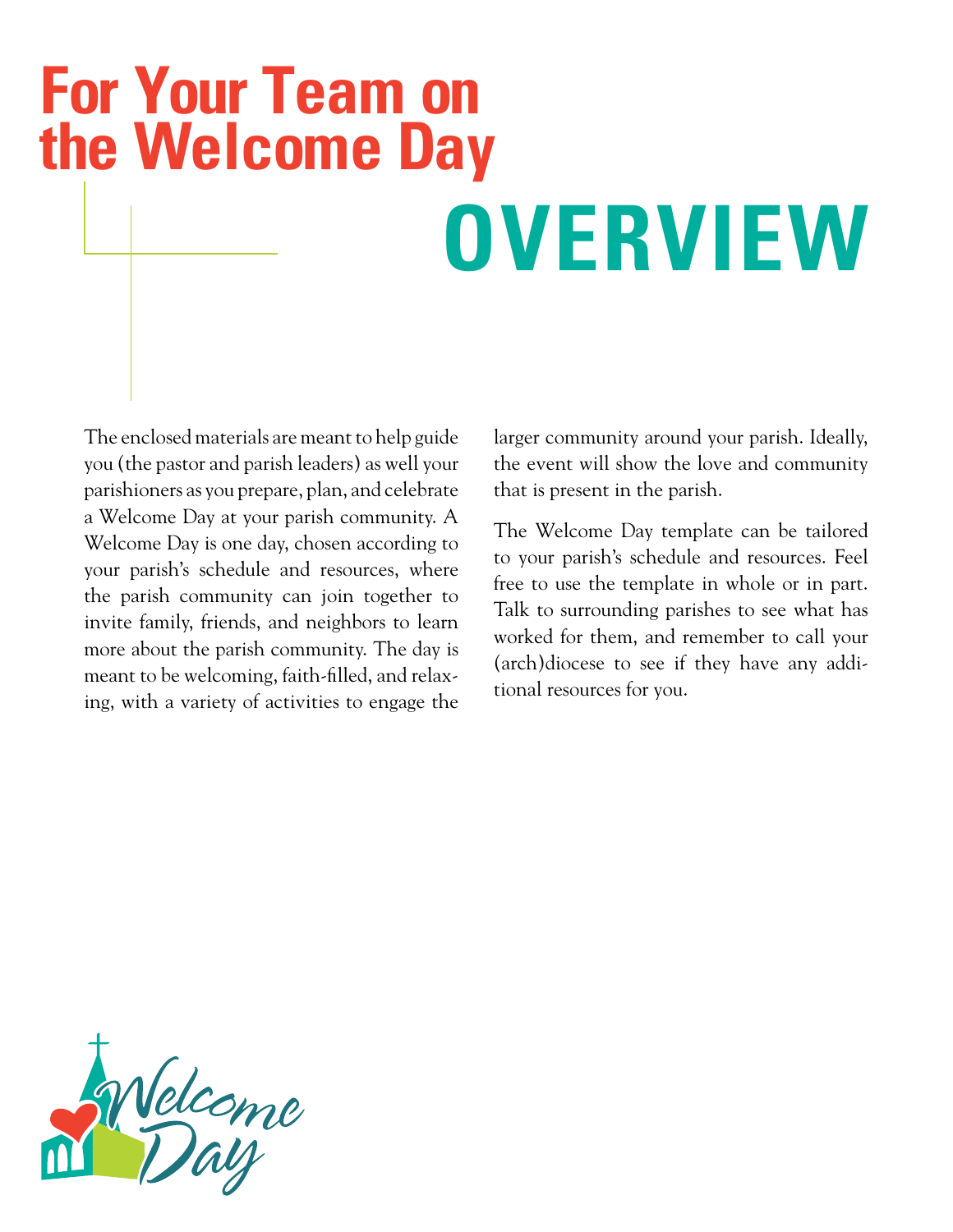## <span id="page-14-0"></span>**For Your Team on the Welcome Day**

# **Welcome Day ACTIVITIES**

Have all parish clergy and staff present to welcome attendees to the parish. Briefly share your joy and enthusiasm for their interest in attending the event today. Let them know that no one will be asked to share, answer questions, or speak. Today is simply the parish's way to introduce people to the parish community life and offer an invitation for them to consider joining.

[Select one, two, or all of the following activities as part of the Welcome Day.]

### **First Activity**

(Possible time: Mid-Morning to Early Afternoon)

Invite people to enjoy the beauty and quiet space of your parish. It's important to remember that for some people, their first step in returning to the Church or joining a new parish is quiet reflection and prayer in a non-obtrusive way.



Have the Church door's open, quiet music playing in the background, prayer cards in the pews, and staff members available should a visitor wish to speak with someone. Make sure you illuminate your parish's artwork, stained glass windows, and statues. People are drawn to the beauty of religious artwork and calm prayerful opportunities of silence. If you have outdoor space—such as gardens or a walkable Stations of the Cross—place signs directing people outside to meditate in the beauty of God's creation. Make sure the pastor, priests, and staff are available should someone feel the desire to learn more about the faith or the parish. Place a schedule of the day's events, as well as their locations and where restrooms can be found, in the pews and entrances to the Church.

## **Second Activity: Tour of the Church and a Walk Through the Mass**

(Possible time: Mid-Afternoon)

Arrange for volunteer tour guides to show parishioners and visitors the art and architecture of your parish. After the tour, offer an explanation of the parts of the Mass, based on the enclosed template "A Walk Through the Mass." Many visitors have questions about the Mass. "A Walk Through the Mass" is a simple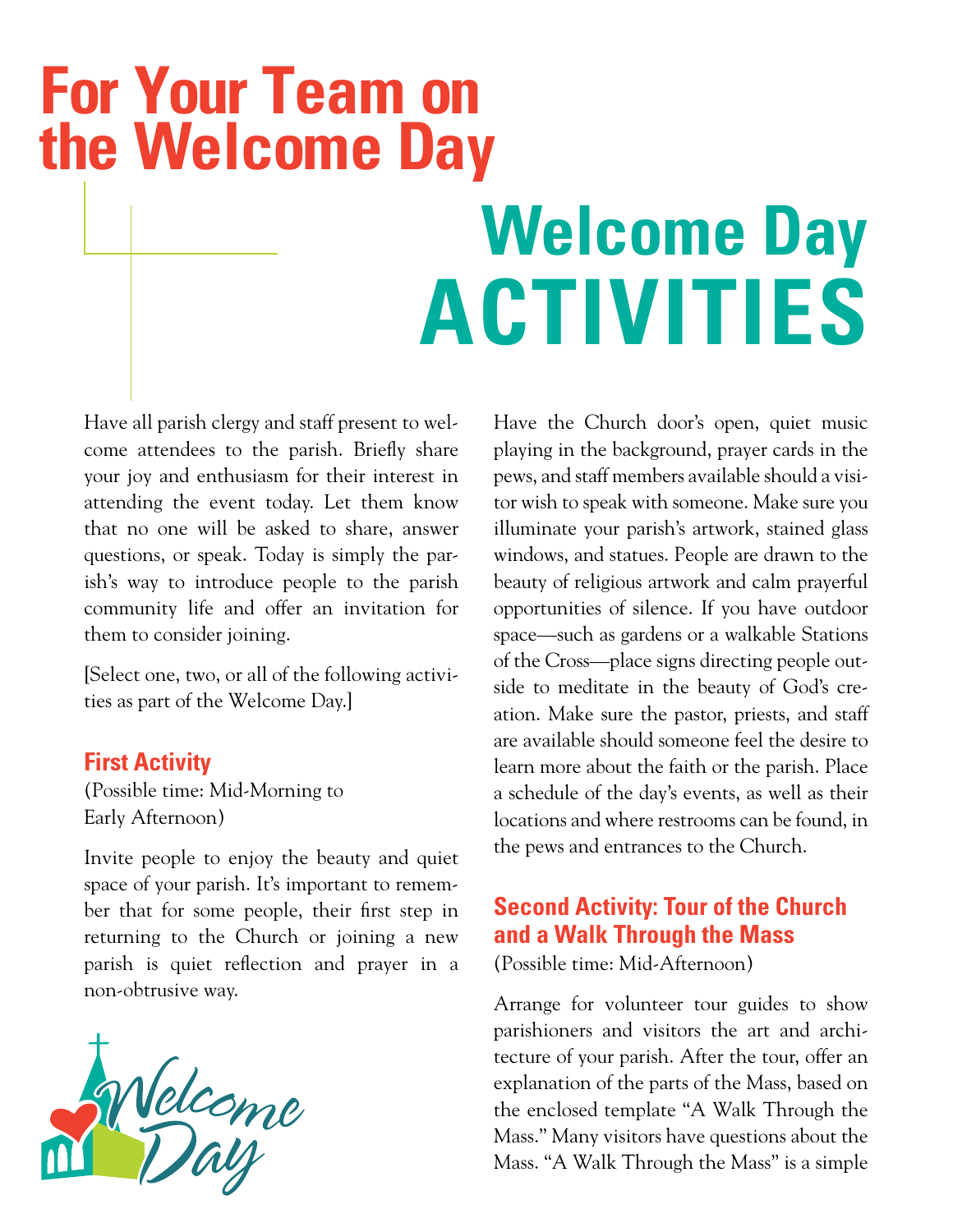way to engage people in learning about the Eucharist, as well as to invite them to join you for Sunday Mass.

See the "Tour of the Church" and "A Walk Through the Mass" templates included in this kit to get you started.

### **Third Activity: Family and Friends Activity**

(Possible time: Late Afternoon)

Have a family-friendly activity suited to your local community's demographics and resources. For example, your parish might do one of the following:

- Host a spaghetti lunch, and invite the children's choir to sing.
- Have family-friendly games for people to enjoy.
- Have an informal come-and-see session where people can learn about the various ministries in the parish.
- Host a concert, show, or health fair.

Your parish may already host an event like this. If you do, the key is to ensure that the atmosphere is welcoming and that people have the opportunity to encounter Christ through your parish. Whatever activity you plan, be sure to have the pastor, staff, ministry coordinators, and hospitality ministers there to welcome people, answer questions, and be ambassadors for the parish. Seek out new people to say hello to, and invite them to return.



### **Fourth Activity: Welcome Prayer Service**

(Possible time: Early Evening before Evening Mass)

Celebrate a Welcome Day prayer service. Invite visitors, parishioners, staff, and the pastor to join in a short prayer service thanking God for the gift of those visiting. The prayer service should include the following elements:

- Opening Blessing
- Scripture Readings
- Words of Welcome
- Reflection on the Scriptures
- Closing Exhortation

A sample welcome prayer service has been created and can be found in this kit.

### **Closing Activity: Viewing of Pope Francis' Message at the World Meeting of Families or Evening Vigil Mass**

(Possible time: the evening of the Holy Father's address to the WMF)

Set up a viewing area for people to watch Pope Francis' Saturday evening address at the World Meeting of Families in Philadelphia, PA. Have light refreshments for people and a short Q&A session after his address. As people are leaving, make sure to give them the parish welcome packets as a reminder of their day with you.

If you are hosting the Welcome Day on a different day, close the day with Mass. At the conclusion of Mass, remember to thank people for coming, and make sure ushers present them with the parish welcome packets as a reminder of their day with you.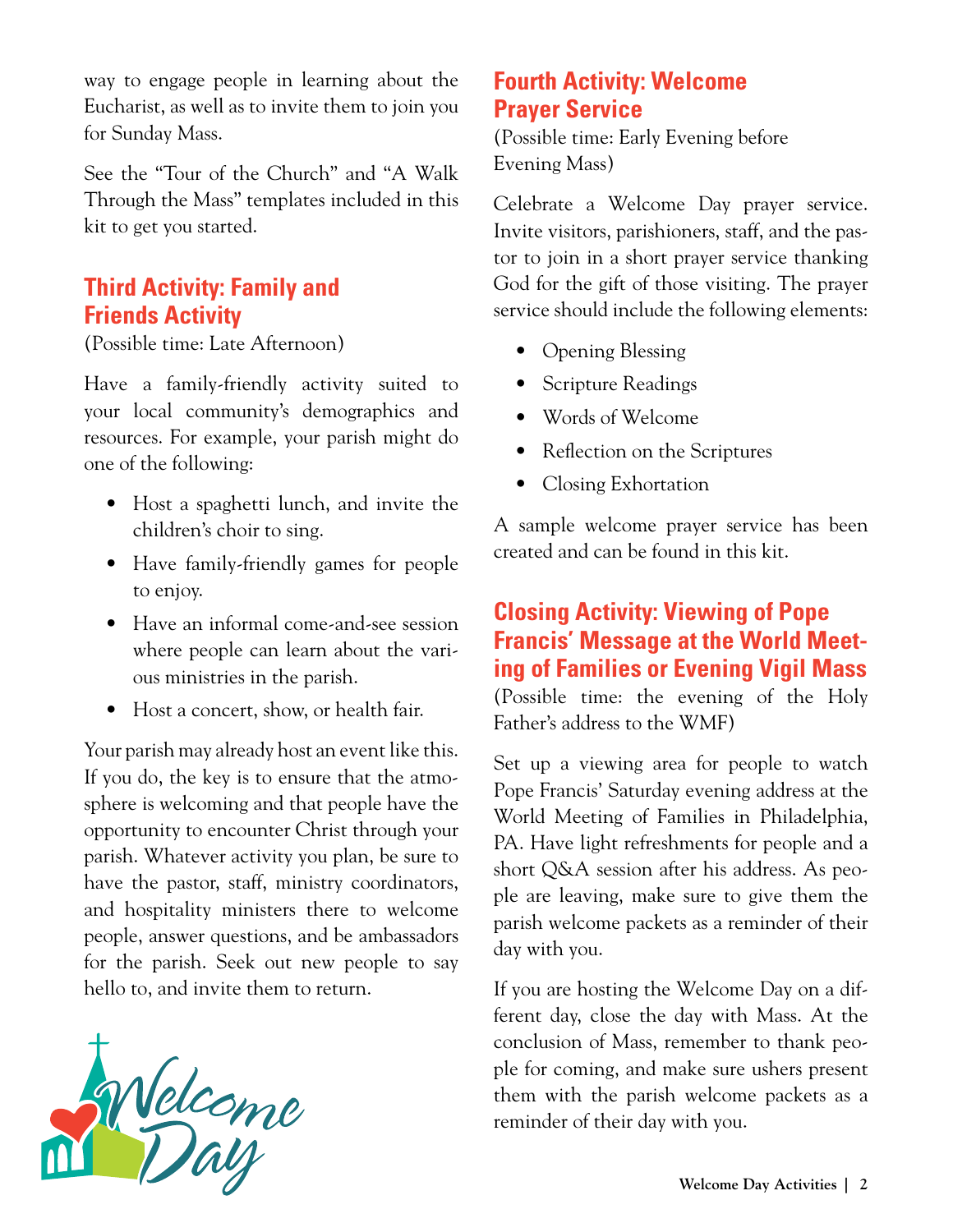## <span id="page-16-0"></span>**For Your Team on the Welcome Day**

Adapted from Diocese of Tyler, *Handbook for Candidates and Households—Formation for Confirmation/First Eucharist*, issued January 2006

A church tour is a great way to help people get to know the parish. It also enhances their prayer experience. The church tour is an opportunity for children and adults to see the church up close and ask questions. The tour may be conducted by the pastor or designated catechist. The following are some of the highlights to include on the tour.

### **Background Knowledge About the Sacred Space They Are About to Enter Into**

- God gave us his Church on earth as a sign of his love for us, so we can celebrate his love as a community here on earth we don't have to wait until heaven.
- Explain how you enter into God's church. This would include concepts



# **Tour of the CHURCH**

like why we are quiet in church, what reverence is, why we are reverent, and what holiness is.

- Start the church tour outside the front doors.
- Talk about the name of the church: who is it named after?
- Talk about the structure of the church. Does it have stained glass windows? A steeple? Bells?

### **The Holy Water Font**

• This is usually the first thing you see when you come in the doors. People often see others dip their fingers and make the Sign of the Cross, but they may not know why. Explain and demonstrate how this action is completed and that it reminds us of our Baptism. Show people the baptismal font in which new Christians are baptized into the Paschal Mystery of Christ.

### **The Tabernacle and Sanctuary Light (Candle)**

• Direct people as they enter into the church to look for the tabernacle and to check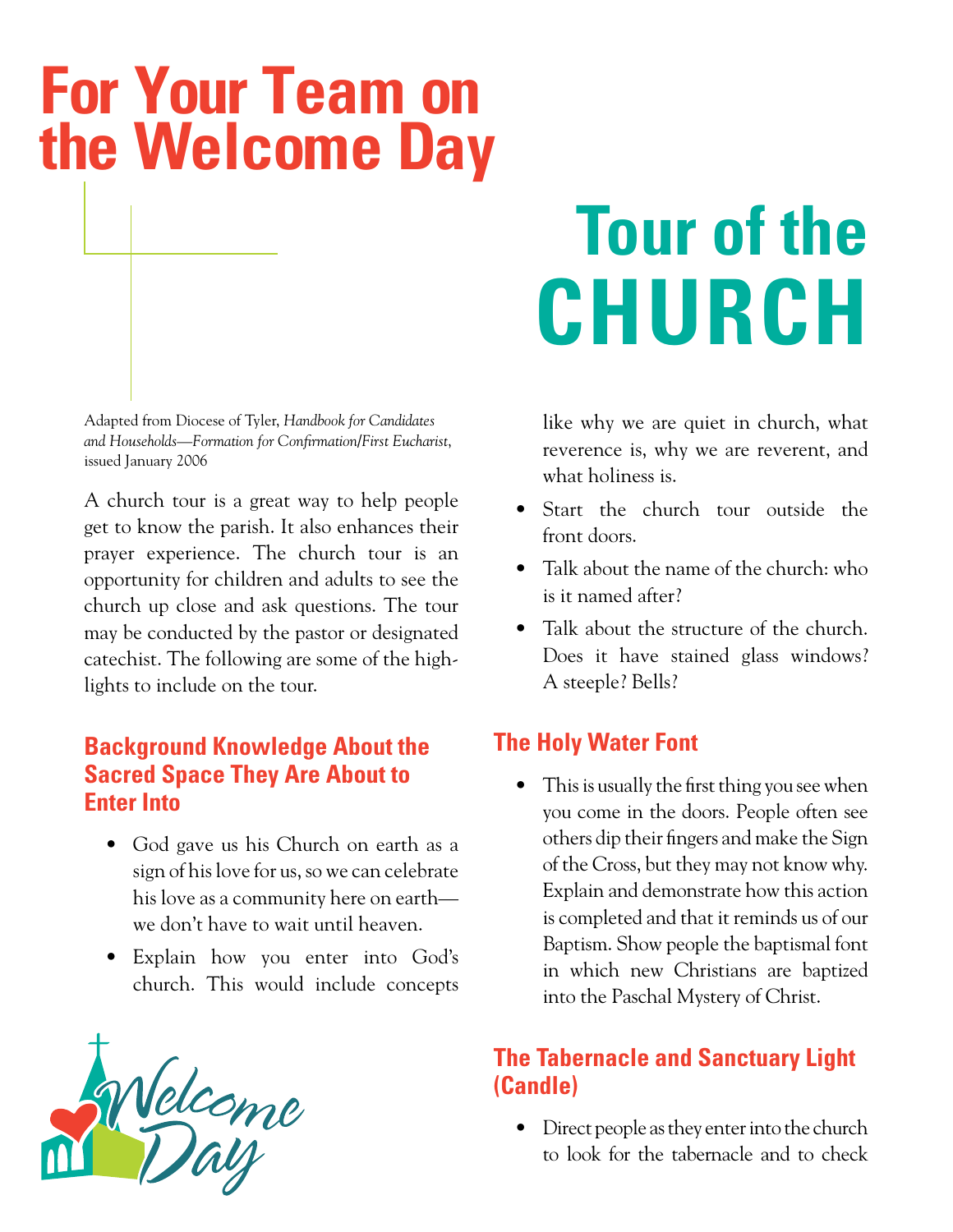and see if the sanctuary candle is lit. (If the sanctuary candle is lit, it is indicating that Jesus is present inside the tabernacle.)

• Explain the Real Presence of Jesus. This is who we genuflect towards when we enter into a pew or when we happen to be in front of the tabernacle.

### **Entering the Pew, Walking Quietly, Genuflecting, Kneeling, Standing, Sitting**

- Go through the worship booklet, doing and explaining each gesture.
- Explain genuflecting. This comes from the tradition of kneeling on one bended knee in the presence of the king. Who is our King? Jesus. This is why we genuflect towards the tabernacle: Jesus is present. We do not genuflect towards the altar itself or any other place in the church as such, but to Jesus present in the Holy Eucharist.

### **The Crucifix**

- Point out the crucifix in the sanctuary. Explain how every Catholic Church has a cross with the body of Jesus on it; we call this the crucifix.
- We begin all our prayers with the Sign of the Cross, another powerful sign of our faith.



- The crucifix reminds us of how Jesus died for our sins and how much he loves us.
- Sometimes the server who leads the procession at the beginning of Mass carries a crucifix.

## **The Altar**

- The altar reminds us that the first Mass took place at a meal on Holy Thursday with Jesus and the Twelve Apostles.
- When the priest starts Mass, he kisses the altar as a sign of his love for Jesus.
- Sometimes an altar may have a tiny relic of a saint in a small stone called an altar stone.
- We never put anything on the altar (other than what is necessary), because it is a holy place.

## **The Ambo**

• This is a large stand upon which the Lectionary is placed (explain what a Lectionary is: the book from which Scripture is read at Mass). The ambo is the place where God's Word is proclaimed. God gave us Sacred Scripture through the Holy Spirit.

## **Chair for the Priest Celebrant**

• The priest who celebrates Mass has a special chair at the front of the sanctuary. This chair represents his office of leading the people's prayer.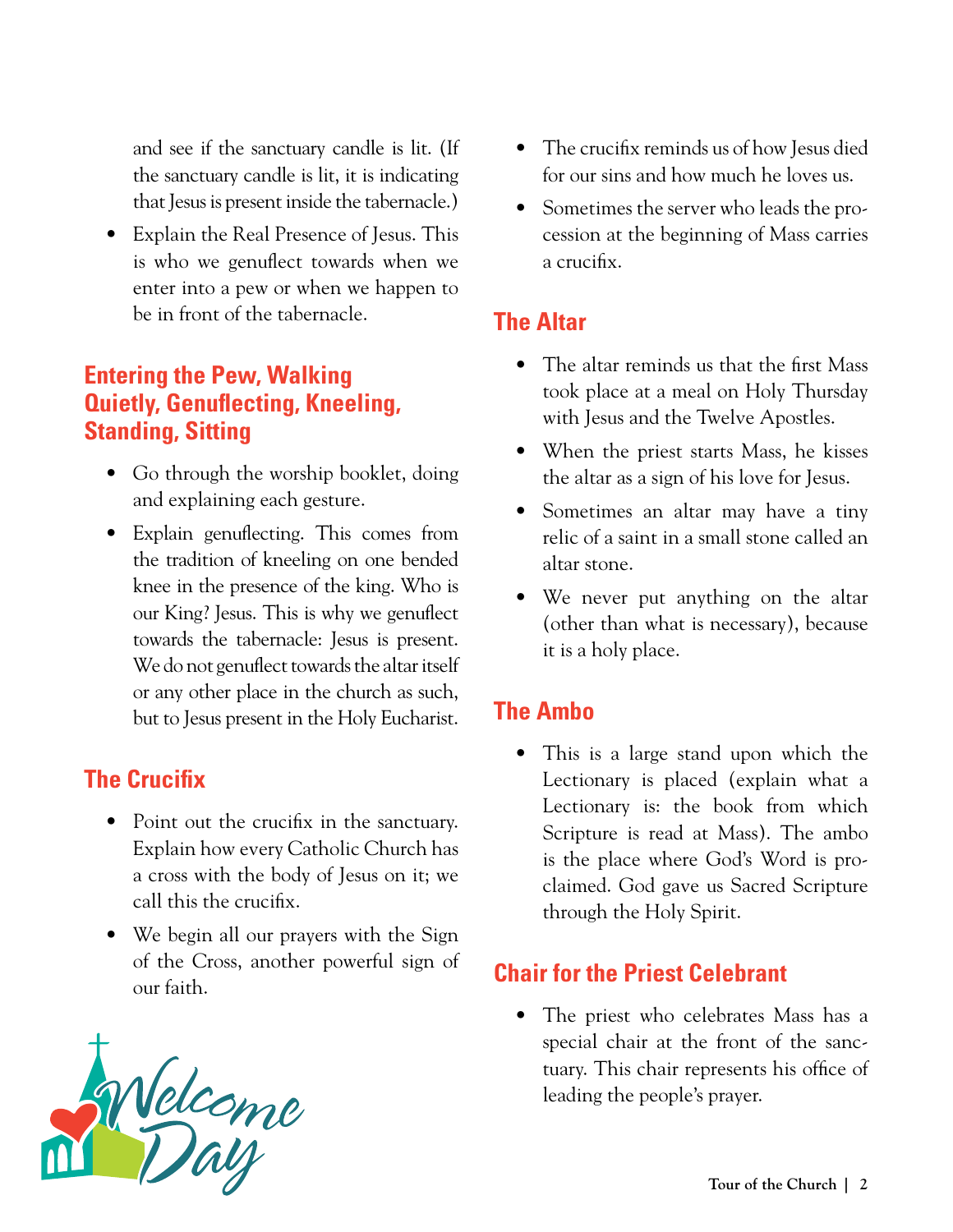• The chair reflects the dignity of the one who leads the community in the person of Christ.

### **Votive Candles**

- These candles are a symbol of our prayer for others or ourselves. The lit candle is placed either before Jesus or before Mary and the saints who intercede for us.
- When you are lighting a candle, usually you put a donation inside the box (to cover the cost of replacing the candle when it burns out). Then you say a prayer, remembering that Jesus is the light of the world.

### **Statues**

- Most Catholic Churches have statues of Jesus, Mary, and/or certain saints. The saints that are chosen usually have some connection with the community.
- Explain that our prayers are not addressed to statues but to the saint who we are asking to intercede for us.
- The saints are still part of our community, even though they are not here on earth with us. They are our friends in heaven. They are living with the Father, Jesus, and the Holy Spirit, and with Mary and the other saints.



### **Stations of the Cross**

- Most Catholic Churches have on the wall representations of the last hours of Christ. We call these stations. If we follow the story of each station, we see how Christ suffered as he carried his Cross and was crucified and buried. Most of all, we see how much Jesus loves us.
- Point out each station, and see if visitors are able to identify what is happening.

## **Confessional**

- Be sure to point out the confessional. Mention that this is the place where we seek God's forgiveness in the Sacrament of Reconciliation.
- If possible, go inside the confessional and identify the items seen in the confessional, e.g., crucifix, stole, Bible, chair, kneeler, screen, etc. Look around confessionals are set up in various ways.

## **The Sacristy**

• See if the priest or sacristan would be willing to show the group the various vestments, chalice, paten, linens, etc.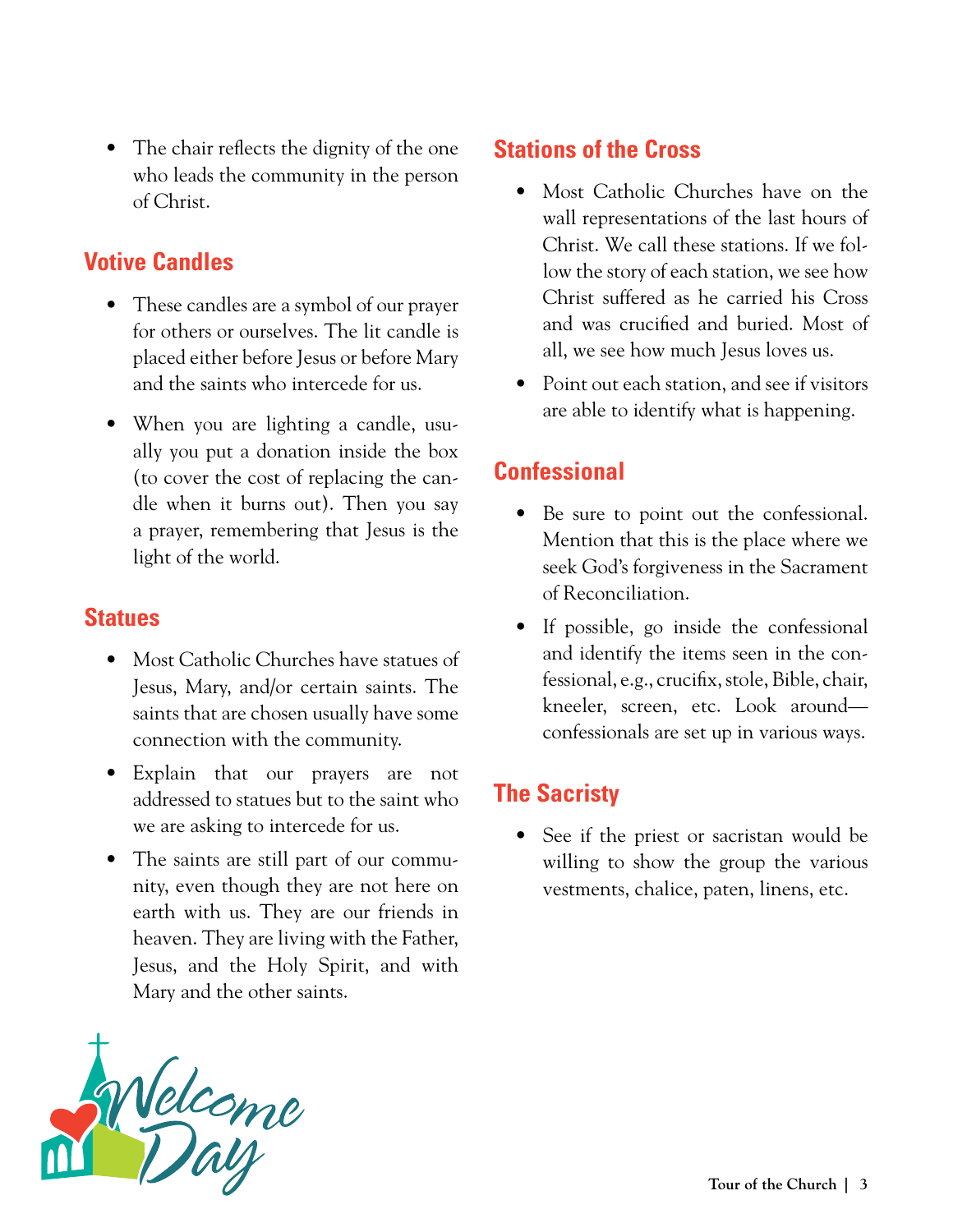## <span id="page-19-0"></span>**For Your Team on the Welcome Day**

# **A Walk Through THE MASS**

Adapted from *A Walk Through the Mass: A Resource from the Archdiocese of Chicago's Year of the Sunday Mass 2012-2013*

### **Introduction**

Catholics and non-Catholic visitors to parishes often ask questions about the Mass and why we do what we do during Mass. Parishes that have planned gatherings in which they walk through the Mass together and break open its various parts have reported how beneficial this process is for the participants.

This resource has been developed so that it may be led by various staff members or parish leaders: priest, pastoral associate, DRE, etc. It is offered to parishes as a way to help provide a formative, reflective, and interactive opportunity for Catholics to come to a deeper understanding and appreciation of the Sunday Mass.

### **Suggestions for Using "A Walk Through the Mass"**

- This resource was designed to be intergenerational. It can be used in any number of settings: family faith formation, adult faith formation, high school groups, religious education, preparation to receive first Eucharist, etc.
- While this resource literally walks through each part of the Mass, it is not an actual celebration of Mass. Thus, the leader can be a priest, or it may be one of the lay leaders in the parish's or school's religious education program.
- The script was prepared in such a way that it may be used strictly on its own, or it could be the basis upon which the facilitator builds, adding to or expanding the explanations of the various parts of the Mass.

## **Notes for the Leader**

• Read through this entire resource so that you can familiarize yourself with items that you may need and ministers you may ask to participate.

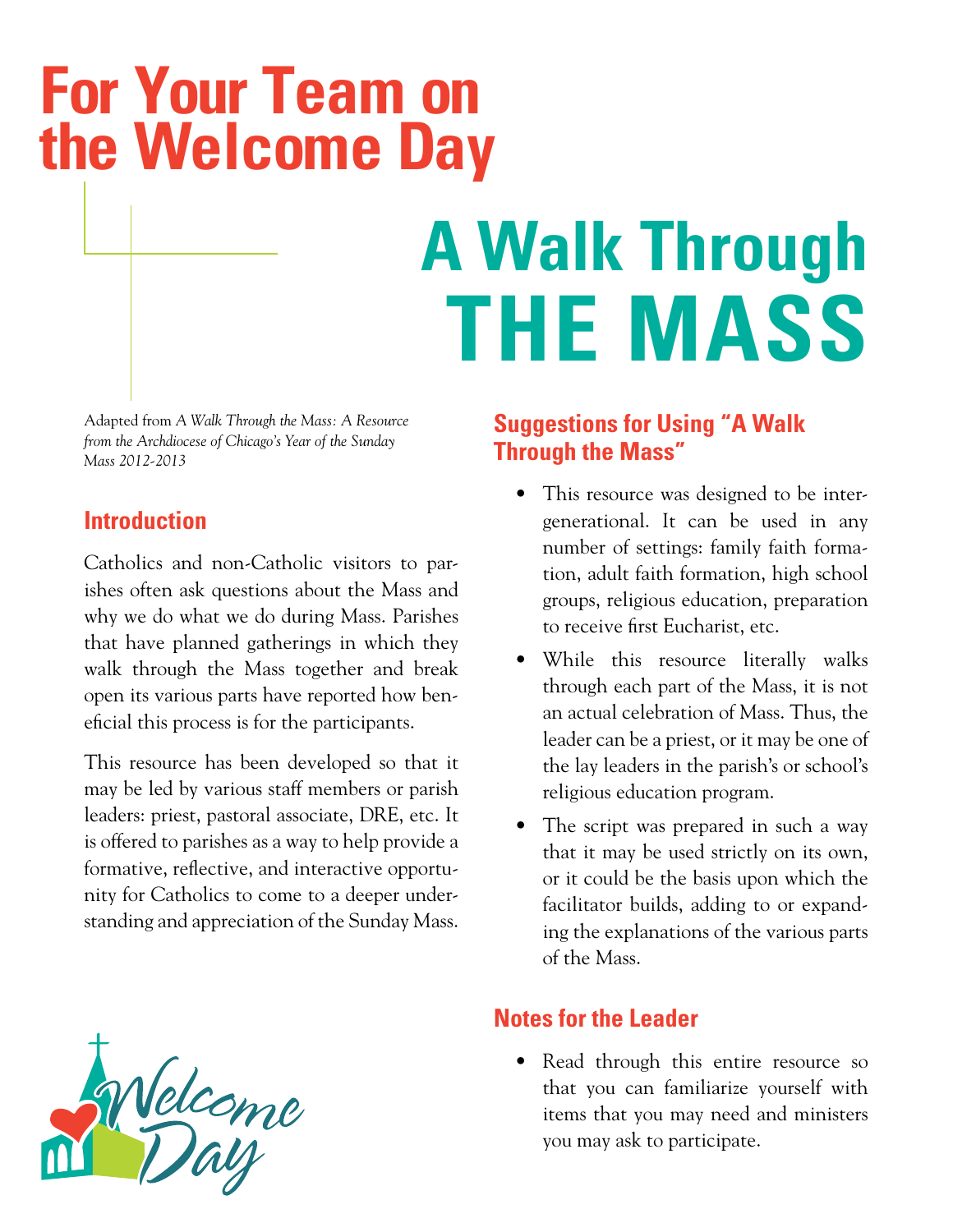### **Welcome and Introduction**

Today is about learning by doing. We will walk through most of the actions and gestures of the Mass, and together we will explore the meaning and origins of the sacrament that is central to who we are as Catholics.

### **Introductory Rites**

This first part of the Mass is meant to gather all the individual people in the Church into the Body of Christ. The rite takes each of us out of our individual thoughts and gathers us all into the prayer of the Church. This is a transition that gets us ready for the awesome mystery of the Eucharist, where we can meet God and God can meet us.

### **Veneration of the Altar**

As the priest approaches the altar, he bends forward in reverence and kisses it. Many of our altars today contain relics of a saint.

*(Tell about the relic that is held within the altar in your church.)*

The priest reverences the altar with a kiss because the altar is a table of sacrifice. It is an image of Christ, who made the ultimate sacrifice, offering his very self to the Father.



### **Greeting and Sign of the Cross**

When each one of us was baptized, we were signed with the cross of Jesus Christ. In that moment, the Church *claimed* us for Christ; we belong to him. This also reminds us that the Mass, though it has many parts, is one great prayer. All the different pieces help to form this one most perfect prayer that we, as Catholics, have been given.

### **Penitential Act**

We have transitioned from everyday life to the Sacred Liturgy through procession and song, a kiss, and the Sign of the Cross. As we begin, we recognize our sinfulness and our need for and our dependence on the mercy and forgiveness of God.

### **Gloria**

After we have remembered God's mercy and forgiveness given to us in Christ, the only appropriate response is to praise God. We do that in the Gloria which follows. This ancient hymn comes from the song of the angels at the birth of Jesus.

The Introductory Rite concludes with the Opening Prayer, or the Collect. Here the priest gathers all our prayers. Notice the hands and how they hold and lift up the prayers of the whole Church. All of our prayers are gathered together and joined with the prayer of the Church around the world. In every nation and in every language, the same words are said.

The Introductory Rite prepares us for participating in the Eucharist.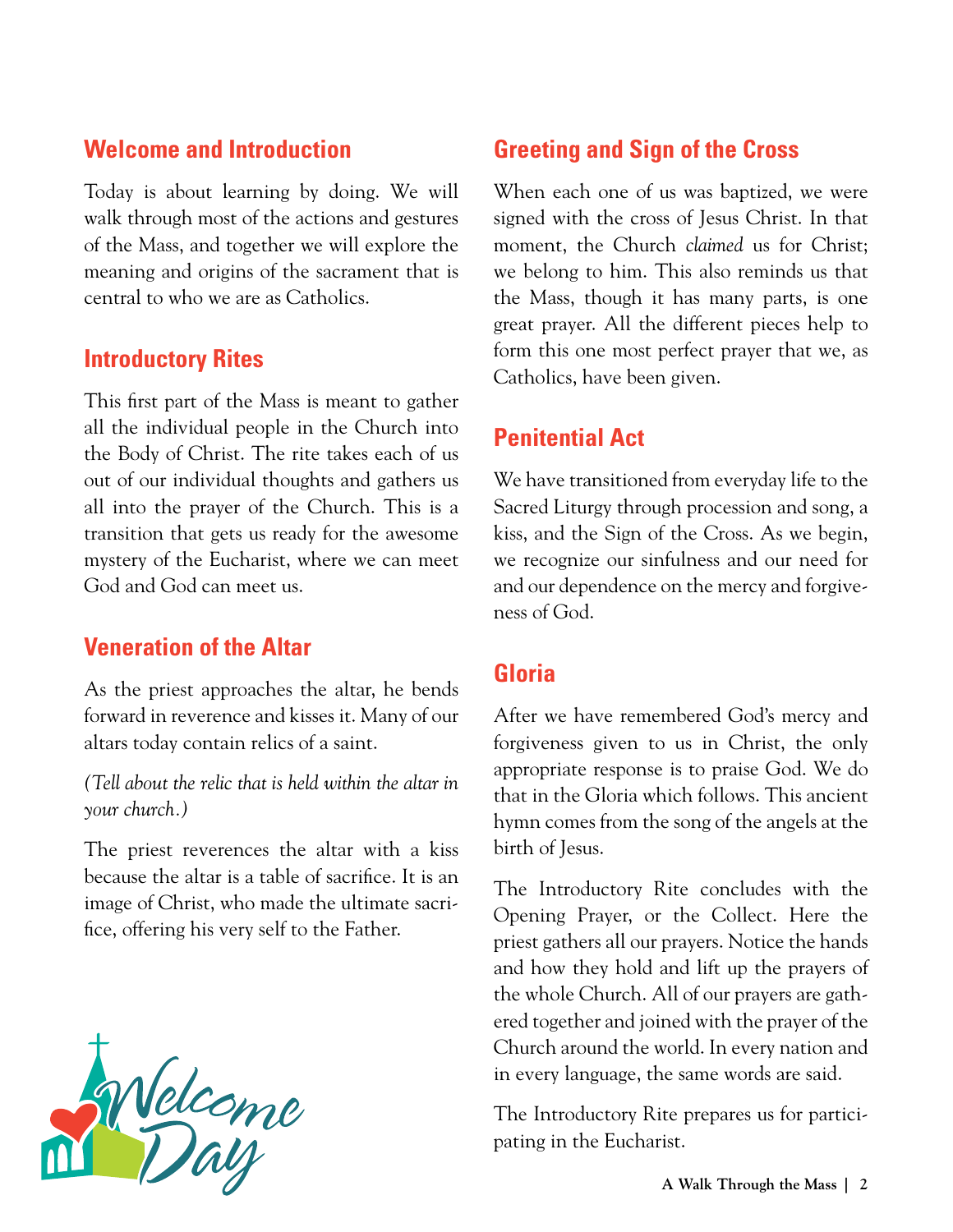### **Liturgy of the Word**

Once we have been gathered as the Body of Christ, remembered our need for God's love and mercy, and given praise to God, we enter into the Word of God. Once again, the Mass of today reaches back to the earliest Christians. Our Liturgy of the Word follows the pattern of a Jewish synagogue service, with its procession of the Torah to a place of honor so it can be read and God's word proclaimed. Our posture changes in response to the readings, though we remain active listeners, because in the Liturgy of the Word we enter into an actual dialogue—a conversation—with God.

### **First Reading**

In this reading, usually taken from the Old Testament, we are reminded of all the things that God has done throughout history to save us. As we remember his greatness, it gives us hope. In this reading you get a "sneak preview" of the Gospel, because the reading was chosen to match the theme of the Sunday Gospel.

### **Psalm**

We respond to all that God has done for us, using words from the Old Testament as we sing the Responsorial Psalm. The Psalms have been called the Church's first prayer book. The Psalms are words that Jesus himself



used in prayer. As we sing the psalm, we are responding to God's greatness using the very Word of God.

### **Second Reading**

This reading comes from the New Testament, most often from one of the epistles. These are instructional letters written by the Apostles to the earliest Christian communities, offering spiritual advice on how to live as a disciple. In these letters are advice and counsel that help us, too, live out our faith.

In response to this second reading and in preparation for the Gospel, we stand and sing "Alleluia," which is a Hebrew word meaning "Praise God." Just as in the Introductory Rite there was a procession that helped us transition from the outside world to Mass, now there is a procession so that we might prepare our hearts and minds to hear from Jesus himself. We stand as a sign of respect, prepared to hear the very words and life of Jesus.

### **Reading of the Gospel**

Before the Gospel is proclaimed we say: Deacon (or Presider): The Lord be with you. All: And with your spirit. Deacon (or Presider): A reading from the holy Gospel according to \_\_\_\_\_. All: Glory to you, O Lord. With these words we sign ourselves with the sign of Christ—the cross. We trace the cross on our foreheads, lips, and heart, so that these words of Christ may fill our minds and be on our tongues and in our hearts.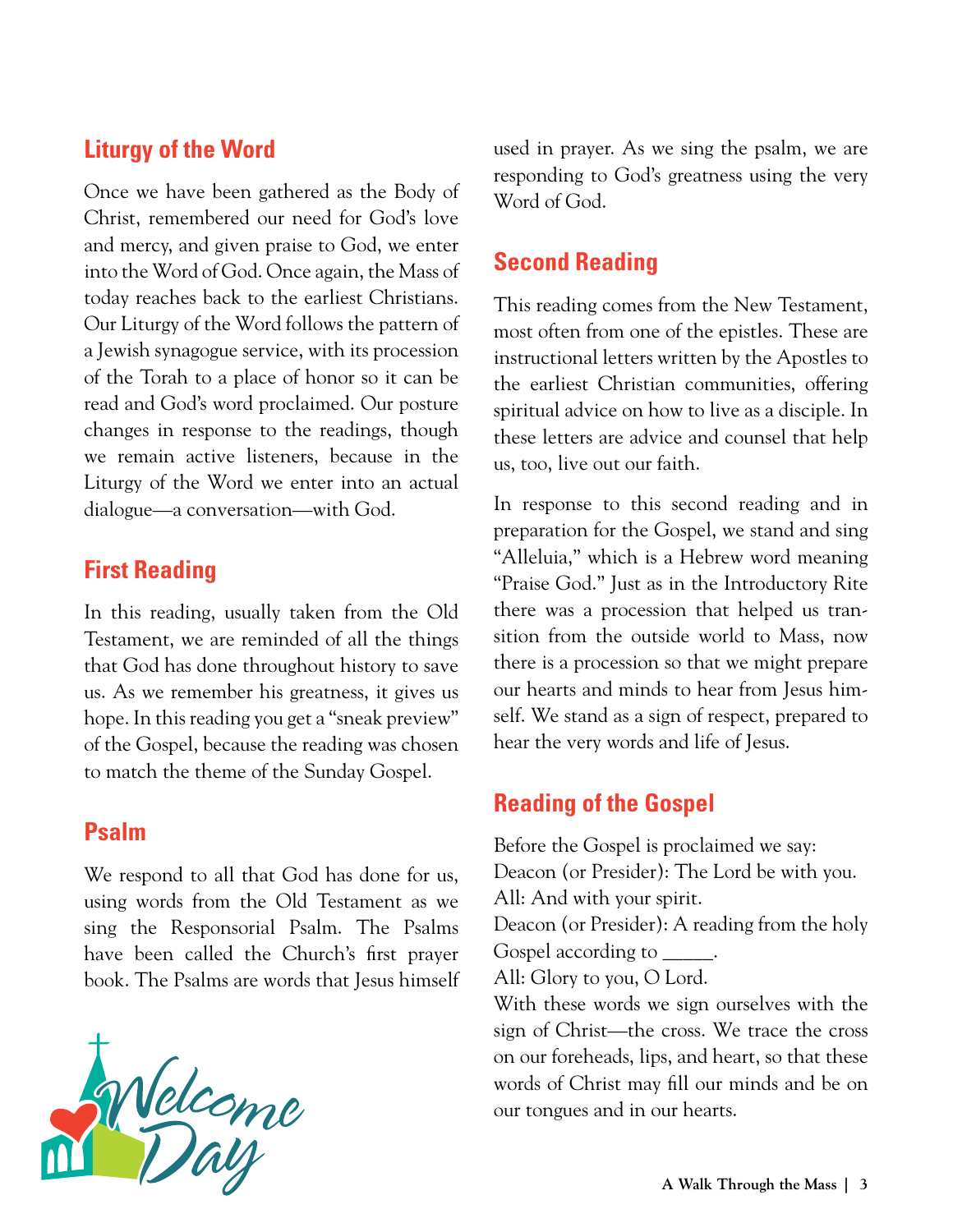When the Word of Christ has been proclaimed, the priest or deacon shows reverence with a kiss. The priest or deacon shows reverence to symbols of Christ: the book of Gospels, the altar. We show reverence through our posture: standing for the Gospel.

### **Homily**

The Liturgy of the Word continues with the homily, where the priest or deacon helps us make connections between the Scripture readings and how we live out a life of faith. The homily helps us understand the Scriptures and leads us to the Eucharist.

### **Creed**

After the readings and the homily, we respond to the Lord, who has spoken through the Readings: we proclaim "I believe!" This is the Creed.

### **Universal Prayer/Intercessions**

From there, we actually ask God for *more* of his divine presence and action, which we have just heard proclaimed in the readings. And so we stand and present before him our needs and the needs of the Church, usually following a similar pattern: prayers for the Church, for those in authority, for the sick and the poor, and finally for those in our community.



### **Liturgy of the Eucharist**

The Liturgy of the Eucharist follows another Jewish tradition, the Passover Meal. In the Passover Meal, where food is blessed and shared, prayers are said to remind the people of God's love and mercy.

### **Presentation of the Gifts**

People from the community bring forth the bread and wine to be shared with everyone. However, the bread and the wine are not the only things we offer God in the Presentation of the Gifts. We also offer ourselves. Each time we go to Mass, we are called to offer to God all that we are.

### **Washing Hands**

In ancient times, when the gifts were brought forth from the community, they could have included live animals. The washing ritual was a practical step before consecrating the bread and wine to be shared. The ritual remains in our Mass of today as a symbolic washing with a prayer that the priest says for interior purification: "Wash me, O Lord, from my inequity and cleanse me from my sin." It is a prayer that we can pray with him in our hearts to help us prepare to receive the Bread of Life and the Cup of Salvation.

The presider says: "Pray, brothers and sisters, that my sacrifice and yours may be acceptable to God, the almighty Father."

All say: "May the Lord accept the sacrifice at your hands

For the praise and glory of his name,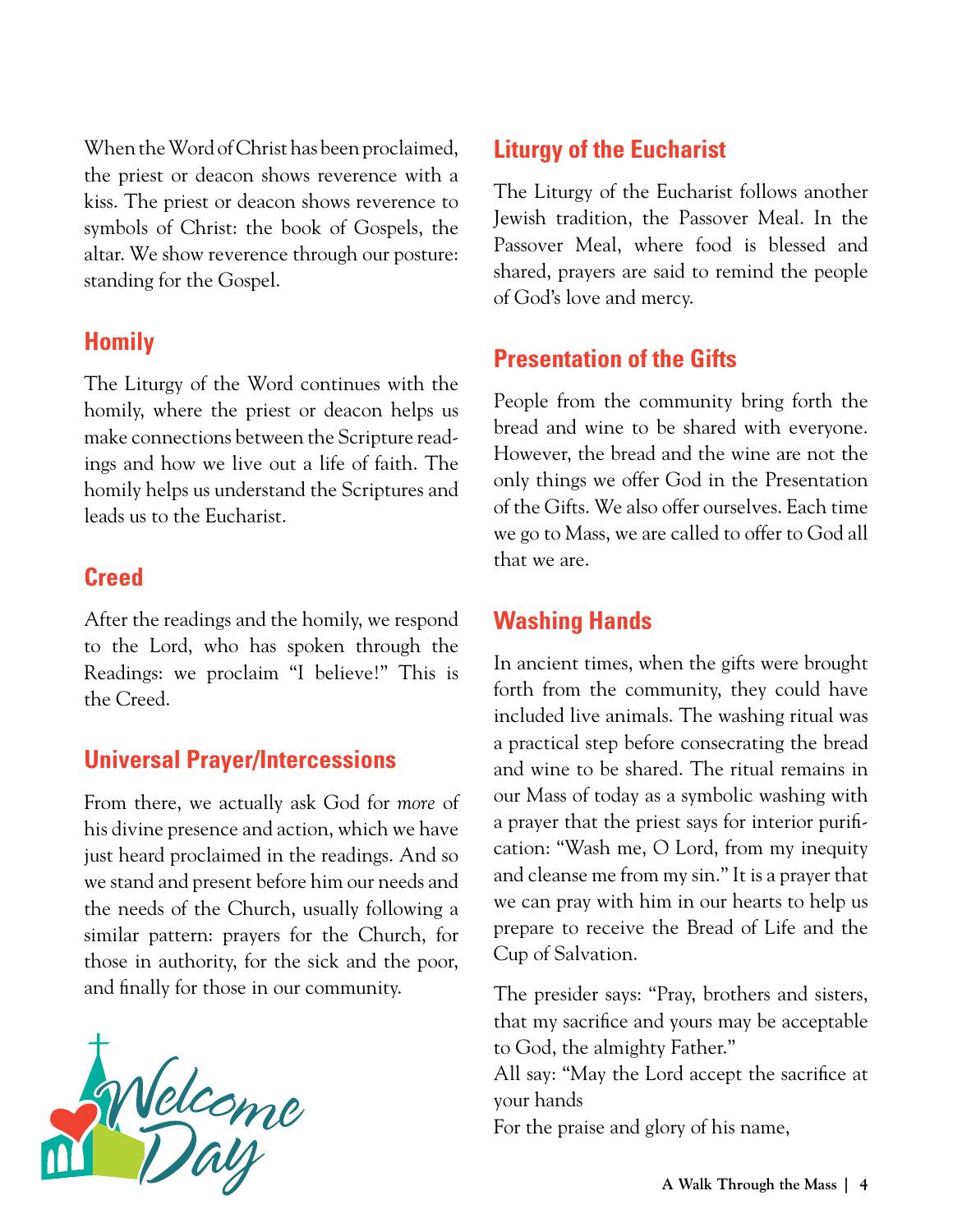For our good and the good of all his holy Church."

Everything we experience at Mass can be summed up in this invitation to prayer that the people say.

### **Eucharistic Prayer**

This is the Church's great prayer of praise and thanks. There are thirteen versions of the Eucharistic Prayer, but the underlying structure is the same. Each Eucharistic Prayer acknowledges our need to give thanks to God, offers the bread and wine, asks God to send the Holy Spirit to transform the bread and the wine into the very presence of Christ, and intercedes on behalf of the Church, the world, the poor, and those who have gone before us. In a very real way, everything that we have done at Mass before this point has prepared us to enter into this great prayer.

### **The Lord's Prayer**

This is the prayer that unites all Christians, the prayer that Christ gave us. Before we share in the Bread of Life and the Cup of Salvation, we recognize that our daily bread comes from God.



### **Sign of Peace**

In this ritual sharing of Christ's peace we use the first words of Jesus after his Resurrection: "Peace be with you." Once we have received Christ's peace (not just a kind greeting), then we are prepared to receive the fullness of Christ in the Eucharist.

The following prayer dialogue introduces the Sign of Peace:

Presider: The peace of the Lord be with you always.

All: And with your spirit.

Deacon (or Presider): Let us offer each other the sign of peace.

### **Communion Rite**

Once more, we enter into a procession. All processions are outward, physical symbols of inward and spiritual realities. Each one of us, in our own faith lives, is on a procession. Our whole life is one great procession—one great journey—to heaven and to the Father. So now, as we move forward to receive Holy Communion, we are more than simply "in line." We are in another procession, which is a symbol of our pilgrimage to the Heavenly Banquet. As we reach the priest or the extraordinary minister, we are presented with the Eucharist in the very simplest of words: "The Body of Christ." This most awesome mystery, the very presence of Christ Jesus given for our lives and for the life of the world, demands a response from each one of us. And so we respond, "Amen," another Hebrew word which means "Yes," or "So be it." Similarly, we are presented with the chalice with the words,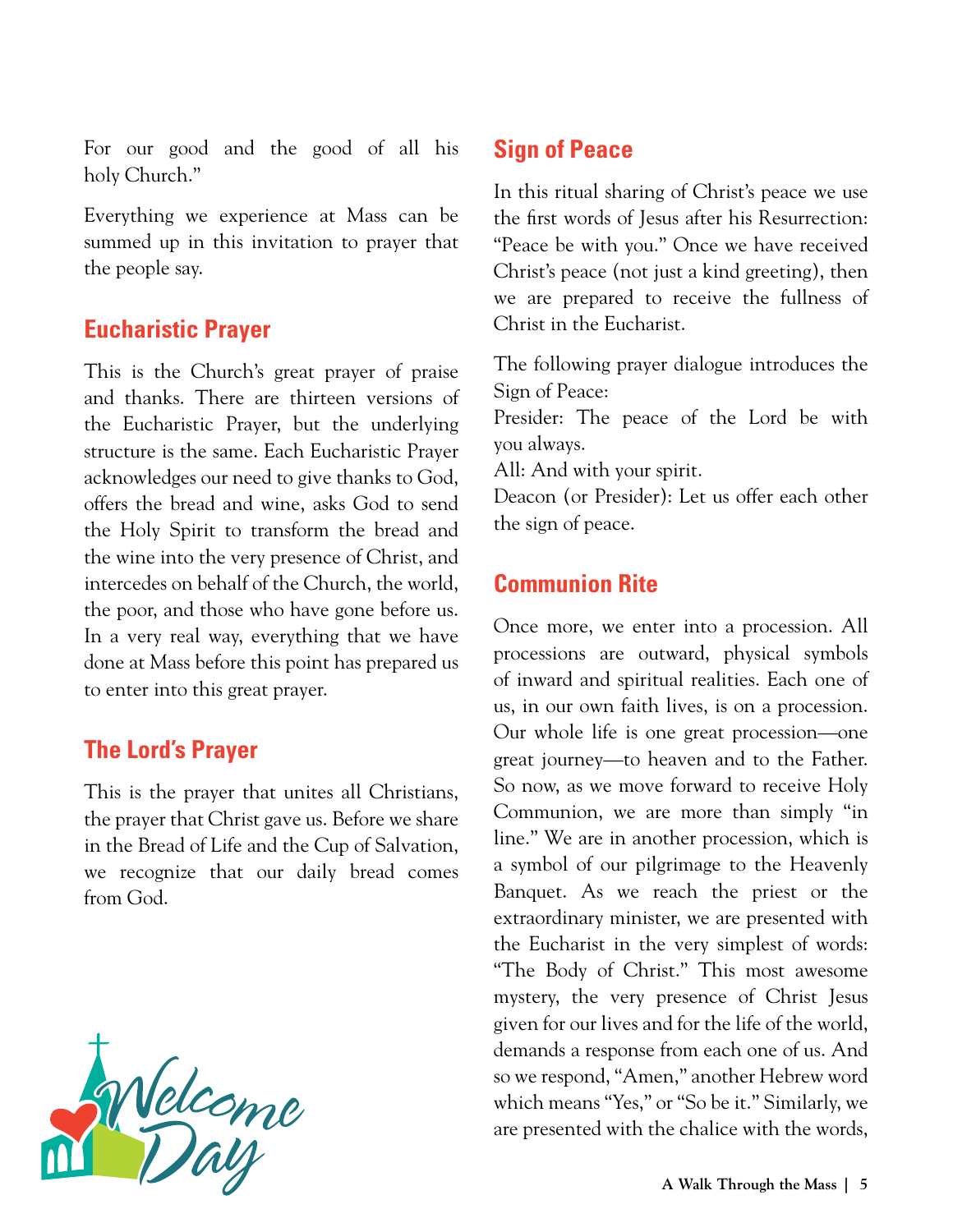"The Blood of Christ," and again we respond with a strong "Amen."

The Eucharist is the spiritual and sacramental nourishment for our life journey. As the Lord fed his chosen people with manna from heaven, so too does he feed us with this Bread from heaven. As the two disciples in Emmaus recognized the presence of the Lord in the breaking of the bread, so too do we recognize the presence of Christ in our midst, feeding us with his very Body and Blood. When all have received Holy Communion, the priest prays a prayer of thanks, which brings the Liturgy of the Eucharist to a close.

### **Concluding Rites**

### **Blessing and Sending**

Once we have received Holy Communion, there is very little for us to do before we are sent out to take the Eucharist—in so many different ways—out into the world. Remember, the

Mass is one great prayer. Just as we began it by marking ourselves with the cross of Christ, so now, at the conclusion of the Mass, we do the same. This time, we mark ourselves as we receive the final blessing.

The final part of the Mass, the Concluding Rite, is actually the shortest part. It consists of a blessing and a dismissal—a sending out. We have what we need: the Eucharist. Now we are charged to *be* Christ's presence in every other part of our lives—in our family life, in our work life, in our neighborhood life. We are sent to be the Body of Christ in the world.

You can't miss the mission that we are given. The deacon (or priest) expresses it in these words:

"Go and announce the Gospel of the Lord."

Or: "Go in peace, glorifying the Lord by your life."

All respond: "Thanks be to God."

Excerpts from the *Roman Missal, Third Edition*, copyright © 2010, International Commission on English in the Liturgy Corporation (ICEL). Used with permission. All rights reserved.

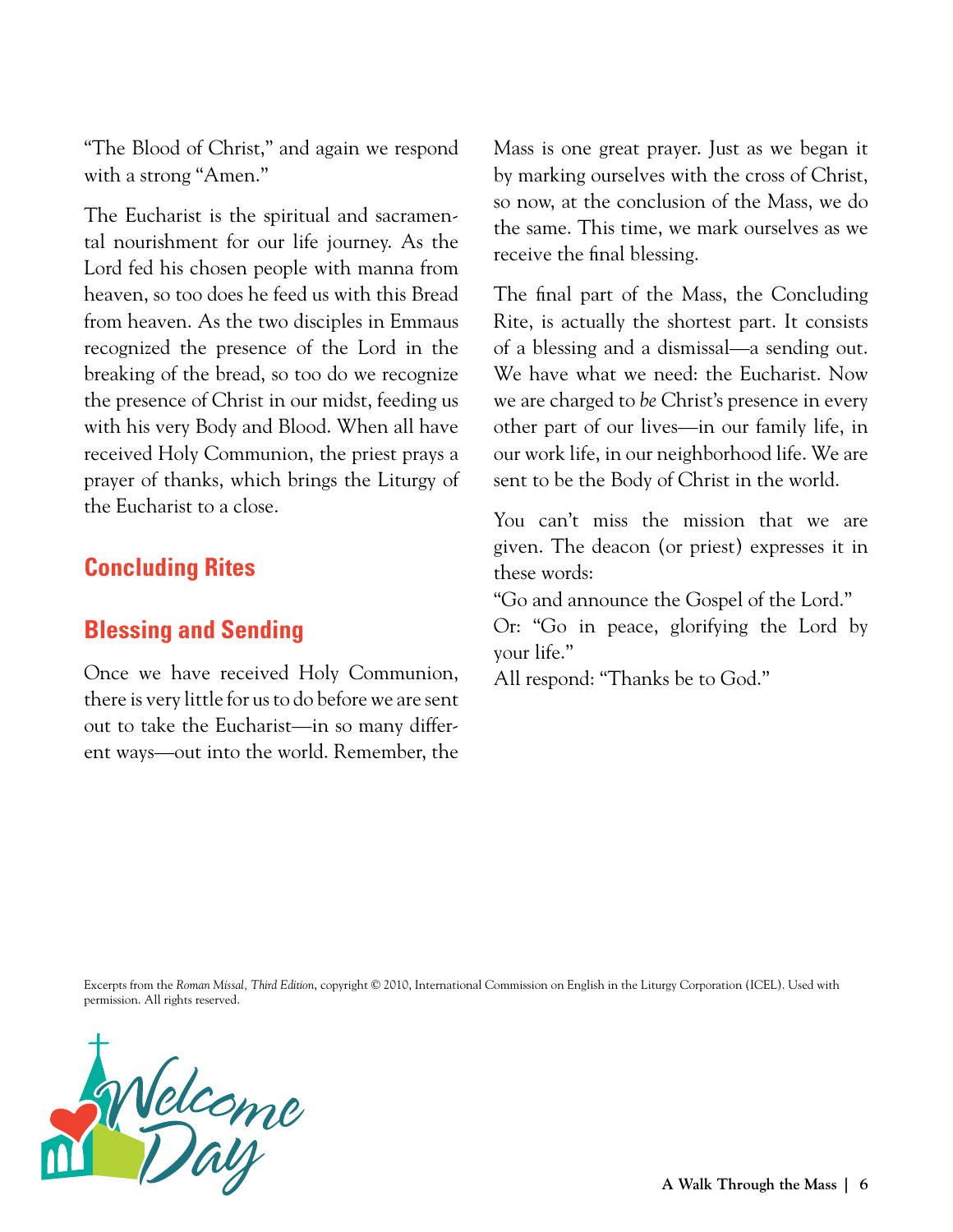## <span id="page-25-0"></span>**For Your Team on the Welcome Day**

# **Welcome Day PRAYER SERVICE**

Based on the "Blessing to be Adapted in Various Circumstances," found in *Catholic Household Blessings and Prayers*

[1984]

This blessing may be adapted to various circumstances not explicitly provided for elsewhere in this book.

[1985]

It is not meant to be used in inappropriate or frivolous ways.

[1987]

All make the sign of the cross.

[1989]

The leader greets those present in the following words:

Let us bless and praise the Lord, the fountain of all goodness. Blessed be God now and forever.

**R/.** Amen.



In the following or similar words, the leader prepares those present for the blessing.

All that God has created and sustains, all the events he guides, and all human works that are good and have a good purpose, prompt those who believe to praise and bless the Lord with hearts and voices. He is the source and origin of every blessing. By this celebration, we proclaim our belief that all things work together for the good of those who fear and love God. We are sure that in all things, we must seek the help of God, so that in complete reliance on his will we may, in Christ, do everything for his glory.

[1991]

[1990]

One of those present or the leader reads a text of sacred Scripture.

[1993]

Listen to the words of Isaiah:

43:1b-3a

Fear not, for I have redeemed you; I have called you by name: you are mine.

When you pass through the water, I will be with you;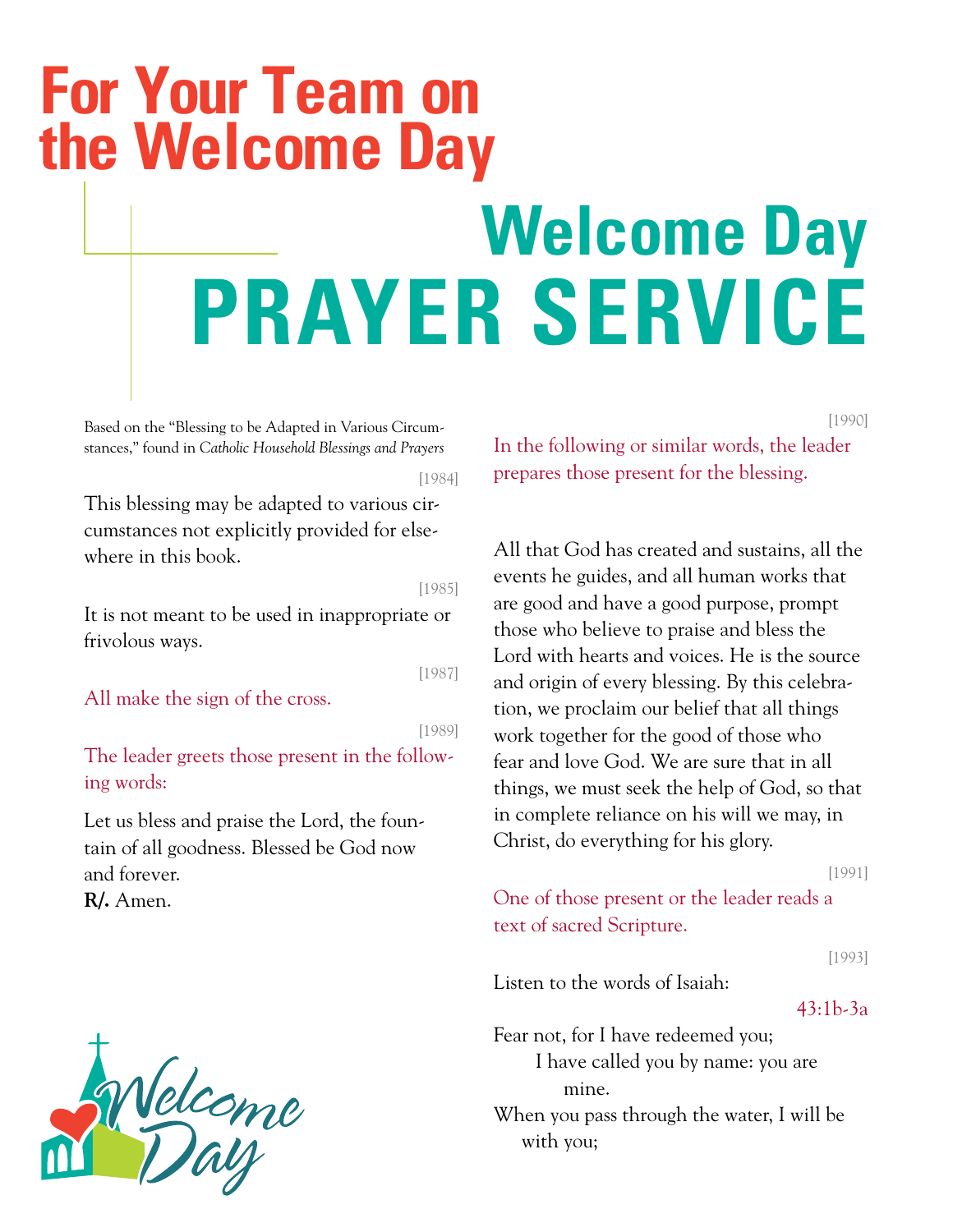in the rivers you shall not drown. When you walk through fire, you shall not be burned; the flames shall not consume you. For I am the Lorp, your God, the Holy One of Israel, your savior.

Reader: The word of the Lord. **R/.** Thanks be to God.

Deacon (or Priest): The Lord be with you. **R/.** And with your spirit. Deacon (or Priest): A reading from the holy Gospel according to Matthew. **R/.** Glory to you, O Lord!

### Matthew 10:28–31

[Jesus said:]

"And do not be afraid of those who kill the body but cannot kill the soul; rather, be afraid of the one who can destroy both soul and body in Gehenna. Are not two sparrows sold for a small coin? Yet not one of them falls to the ground without your Father's knowledge. Even all the hairs of your head are counted. So do not be afraid; you are worth more than many sparrows."

Deacon (or Priest): The Gospel of the Lord. **R/.** Praise to you, Lord Jesus Christ!

[1997] After a time of silence, all join in prayers of intercession and in the Lord's Prayer. Let us pray to God who cares for all, and with earnest humility say: **R/.** Have mercy on your people, Lord. Guard the Church. **R/.** Watch over N., our Pope. **R/.** Protect and bless N., our Bishop. **R/.** Save your people. **R/.** Preserve peace among the nations. **R/.** Bring an end to strife and hatred. **R/.** Guide the rulers of nations. **R/.** Guide parents in the fulfillment of their responsibilities. **R/.** Nourish children by your loving care. **R/.** Support and give solace to the aged. **R/.** Be a helper to the poor. **R/.** Comfort those who are troubled. **R/.** Grant deliverance to captives. **R/.** Bring exiles back to their homeland. **R/.** Grant health to the sick. **R/.** Be present to those who are dying. **R/.**

Admit those who have died into the company of the saints. **R/.**

Gathering our prayers into one, we pray as Jesus taught us: Our Father…

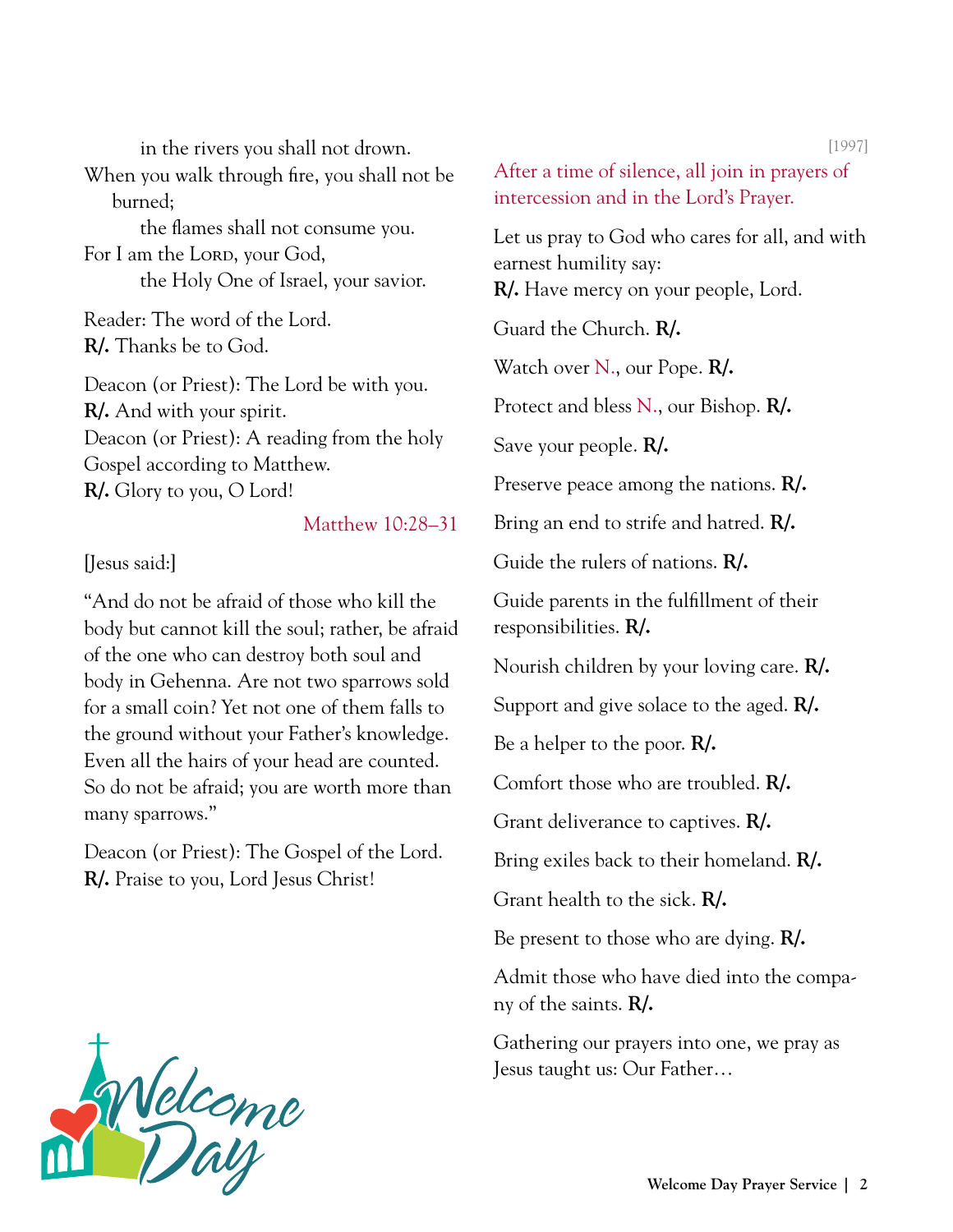[1999]

Then the leader speaks the blessing, chosen from appropriate prayers elsewhere in this book.

Loving God, your Son Jesus said your Kingdom is like a banquet: a festive gathering for all people of every race and color a table at which the lonely find company, the hungry savor rich foods and fine wine and strangers enjoy warm family ties. Jesus calls us to build this Kingdom here on earth.

Teach us, Lord, the ways of hospitality. Give us the spirit of joyful welcome and the sensitivity to help people on the move to feel they belong.

Grant that our tables at home may draw our new neighbors into a loving community and that the Eucharistic table in our parish may prefigure that banquet in heaven where all are one with you, Father, Son, and Holy Spirit, One God, forever and ever. Amen.

The prayer service has been adapted from the *Book of Blessings*, copyright © 1987, International Commission on English in the Liturgy, Inc. (ICEL), Washington DC. All rights reserved.

Scripture texts in this work are taken from the *New American Bible* © 1991, 1986, 1970, Confraternity of Christian Doctrine, Washington, DC, and are used by permission of the copyright owner. All rights reserved. No part of the *New American Bible* may be reproduced in any form without permission in writing from the copyright owner.

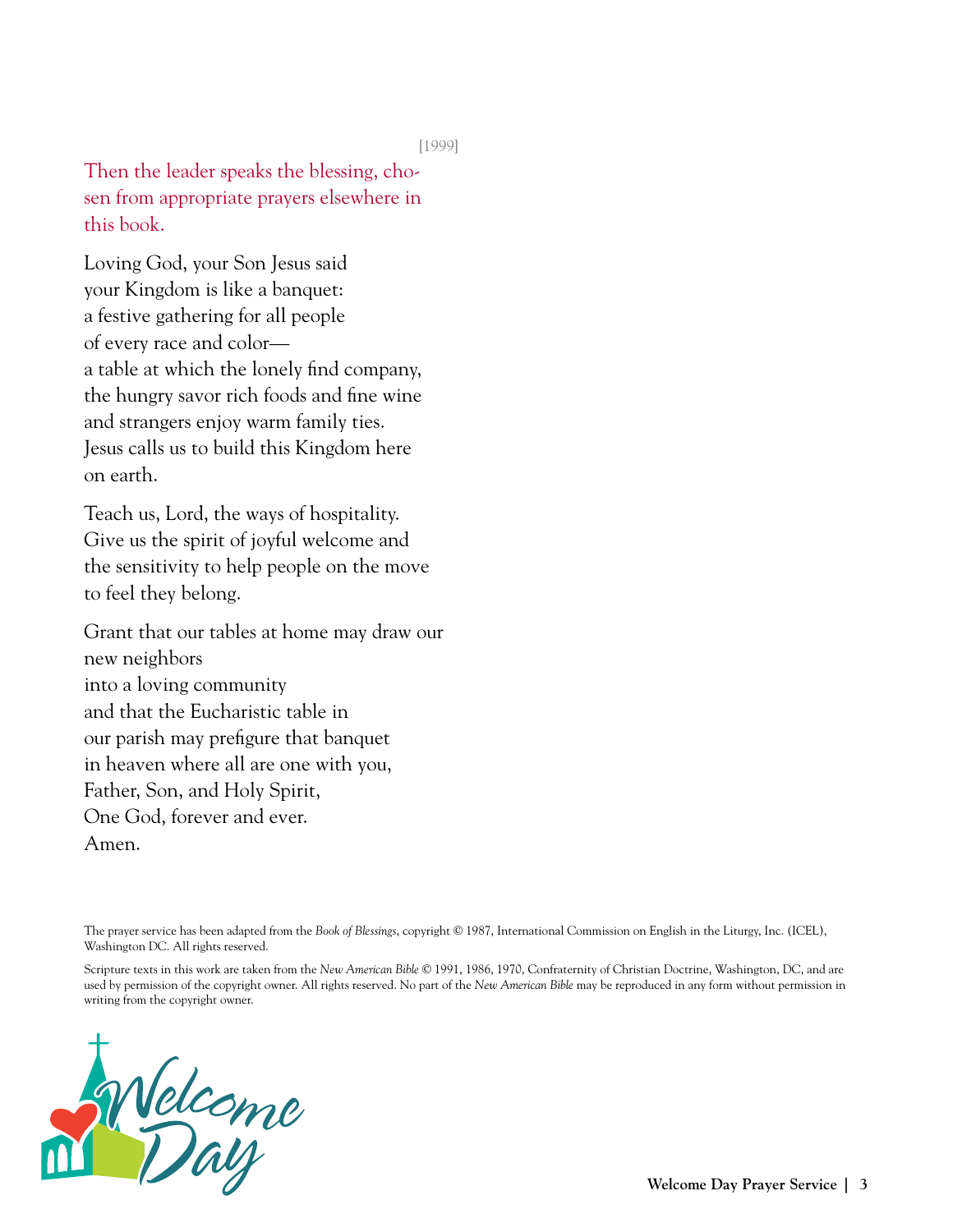# <span id="page-28-0"></span>**For Your Visitors**

# **OVERVIEW**

The resources included in this section are suggestions for you to consider handing out to your guests during your parish's Welcome Day. The resources can be packaged together in a simple welcome packet, so your guests can read through the materials at home and continue to reflect on their time with you. The resources and templates in this section are yours to adapt as you wish.

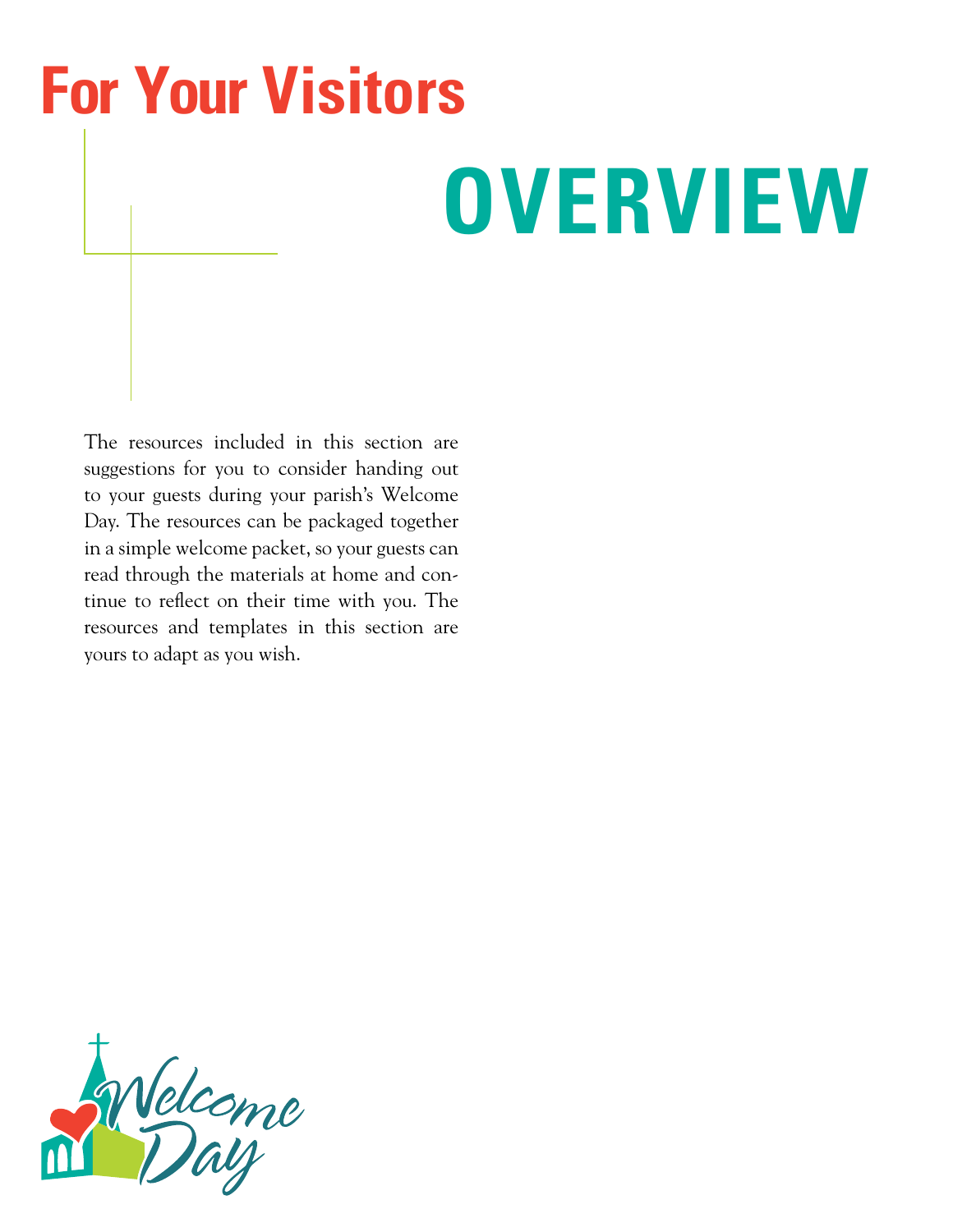# <span id="page-29-0"></span>**WHO WE ARE as a Parish For Your Visitors**



### Who We Are as a Parish

**[Customizable Template]** 

Adapted from a resource of the Cathedral of St. Matthew the Apostle, Archdiocese of Washington

[Parish leaders: When customizing this template, please place your parish's information where indicated below.<br>When you are done, remove all brackets and bracketed text, as well as these instructions and the words **"Customizable Template," before printing.**]

### Our Mission

We, the Roman Catholic Parish of [**Name of Parish**], are a diverse and multicultural parish in [**Anytown, USA**] under the care of our (Arch)bishop [**N**].

As a Christian community of faith, we seek to become closer to God through worship, prayer, sacraments, spiritual formation, and fellowship. Strengthened by this, we go forth proclaiming the good news of salvation in Christ Jesus and serving our brothers and sisters with our time, talents, and treasure. Through our evangelization in word and deed, we strive to be the light of the world as proclaimed by [**Name of Parish**].

#### Our History

Established in [**year**], the parish church [**originally was/is**] located at [**123 Main St.**] The first Mass was celebrated on [**month, day, year**].

#### Our Patron Saint

Associate Pastor: [**Name**] [**Email Address**] [**Phone**] [**Include information about the saint your parish is named for. Example: St. Matthew Example 19 City Cation: Education: Education: Education: Education: Education: [Phone]** [Phone] this public office, Matthew is designated by the Church as the patron saint of civil **[Phone**] [Phone] RCIA Coordinator: [**Name**] [**Email Address**] [**Phone**] **is one of the four evangelists of the New Testament Gospels. In iconography, he is as a tax collector, an official of the local Jewish and Roman governments. Because of servants.**]





[**Name of Parish**] [**123 Main St.**] [**Anytown, USA, Zip**] [**Phone**] [**Email Address**] [**If you have a parish website and/or social media link(s), you can include them here.**]



Welcome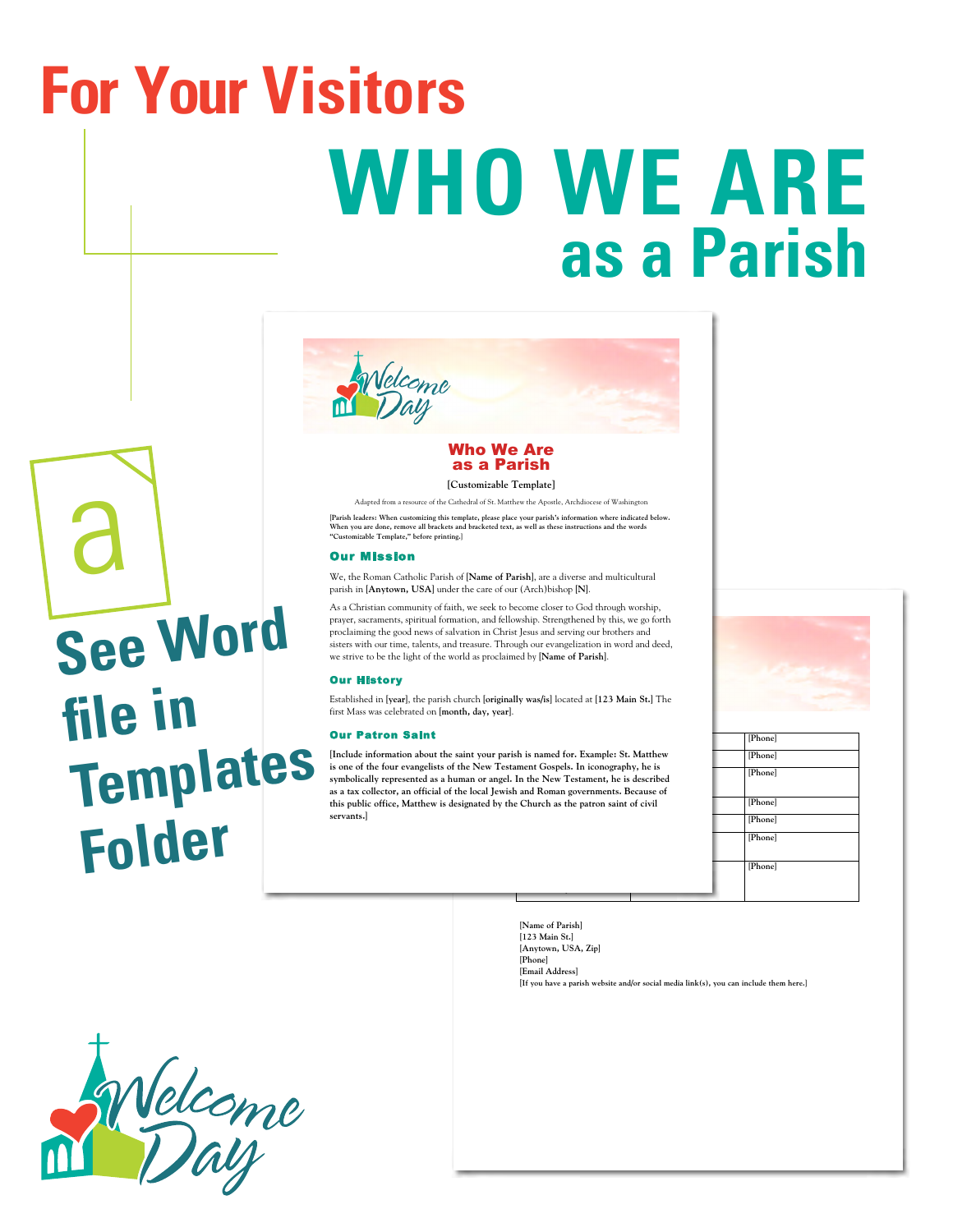# <span id="page-30-0"></span>**BECOME A FRIEND of Our Parish For Your Visitors**

| elcome<br>Day          |  |
|------------------------|--|
| <b>Become a Friend</b> |  |
| of Our Parish          |  |

#### **[Customizable Template]**

Adapted from a resource of the Cathedral of St. Matthew the Apostle, Archdiocese of Washington

[Parish leaders: When customizing this template, please place your parish's information where indicated below.<br>When you are done, remove all brackets and bracketed text, as well as these instructions and the words **"Customizable Template," before printing.**]

We encourage you to sign up as a Friend of the Parish. Friends receive periodic letters from the pastor with updates on the [**Name of Parish**] community. To sign up, fill out the form below and leave it in the basket at the back of the Church or return it to one of the ushers.

First Name: \_\_\_\_\_\_\_\_\_\_\_\_\_\_\_\_\_\_\_\_\_\_\_ Last Name: \_\_\_\_\_\_\_\_\_\_\_\_\_\_\_\_\_\_\_\_\_\_\_\_\_\_\_\_

Address:

City, State, Zip: \_\_\_\_\_\_\_\_\_\_\_\_\_\_\_\_\_\_\_\_\_\_\_\_\_\_\_\_\_\_\_\_\_\_\_\_\_\_\_\_\_\_\_\_\_\_\_\_\_\_\_\_\_\_\_\_\_\_\_\_

Phone: \_\_\_\_\_\_\_\_\_\_\_\_\_\_\_\_\_\_\_\_\_\_\_ Email: \_\_\_\_\_\_\_\_\_\_\_\_\_\_\_\_\_\_\_\_\_\_\_\_\_\_\_\_\_\_\_\_\_\_\_\_\_\_ Do you want a parish member to contact you about parish events or ministries? Yes No

Is there a specific parish activity or ministry you would like to learn about? (Check all that apply):

· Altar Server Ministry

· Communications and Evangelization Committee

· Communion Ministers—Extraordinary

- · English Language Classes
- · Faith Formation Committee
- · Homeless Ministry
- · Hospitality Ministry (Ushers, Greeters, Social Events) · "Just Married" Fellowship
- · Lector Ministry **Washington**
- · Ministerio Hispano
- · Ministry to the Sick and Homebound
- · Music Ministry



wardship Committee · Young Adults  $\text{reflect of} \text{ferings of your own parish.}]$ 

**Thank Your for Some from the parish will follow up** 



a

**See Word** 

**Templates** 

**Folder**

**file in**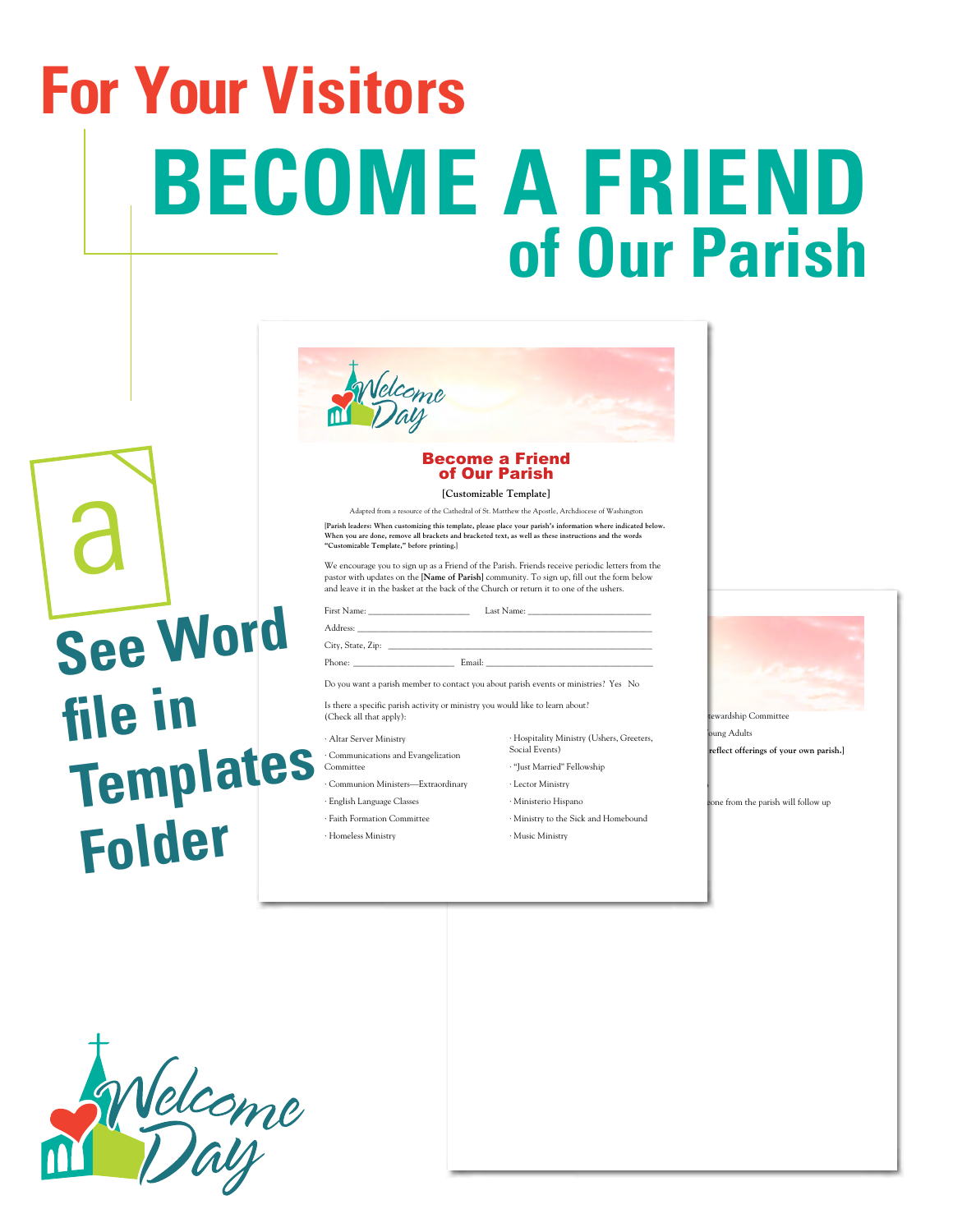# <span id="page-31-0"></span>**Our Parish ACTIVITIES AND MINISTRIES For Your Visitors**



#### Our Parish Activities and Ministries **[Customizable Template]**

Adapted from a resource of the Cathedral of St. Matthew the Apostle, Archdiocese of Washington [Parish leaders: When customiring this template, please place your parish's information where indicated in<br>thrackets below. Review the template carefully, and substitute your parish's own ministries, groups, etc. for<br>those

God offers so many ways to participate in his Church, both by enjoying the benefits of his gifts and blessings and by giving back. Below is some information on our ministries and other volunteer opportunities, along with contact information on how to get involved.

### Altar Server Ministry

Servers have been a long-standing form of service in the liturgy. Typical duties of the server are<br>to carry the processional cross, the incense, and the processional candles; to assist with the<br>sacramentary and other litur **Contact:** [**Mr. Joe Doe (email and/or phone)**]

#### Faith Formation

The Faith Formation Committee is concerned with Christian education and spiritual<br>enrichment of parishioners with activities designed, in the words of the Second Vatican Council's Declaration on Christian Education, to give clarity and vigor to faith; nourish a life<br>lived according to the spirit of Christ; and lead to the proclamation of the Good News, to<br>apostolic action and evangelizatio participation in the liturgy. Activities include [List your parish's activities. Examples:<br>Becoming Catholic, Returning Catholics, Sacramental Preparation for Children, Prayer<br>Groups, Bible Study, and Small Fairli Sharing



tunities that we need your help with, including Soup Kitchen, **Activities, Homeless Outreach, ESL Classes, etc. Contact: [Ms. Jane Doe (email and/or phone)]**



ts in their 20s and 30s who discernment of their and determinent as steep.<br>portunities for socializing

### Hospitality Ministers, Greeters, Social Events)<br>Clair Ministers, Social Events, Social Events

isters of e or the many community. During the many or ship as part of our literature of  $\frac{1}{n}$ ecting and<br>letins, and providing letins, and  $proj$  information where  $n_{\text{also}}$  in also assist in a

variety of ways during special events held at the parish. **Contact:** [**Mr. John Doe (email and/or phone)**]

### "Just Married" Fellowship

Are you recently married (within 3 years) and interested in meeting other newly married parishioners for fellowship and service projects? Please join meeting other newly married<br>for dinner the second Sunday of each month after the S-30 Mass or for the "Just Martied" group<br>projects as announced in the bulletin **Contact:** [**Mr. and Mrs. John and Jane Doe (email and/or phone)**]

### Lector Ministry

Lectors are special liturgical ministers whose principal duty is to serve the community by<br>proclaiming the readings from Scripture during liturgies such as the Liturgy of the Mass, the<br>Liturgy of the Hours, and on other sp

### Ministry to the Sick and Homebound

The Social Justice Committee and the Parish's Extraordinary Ministers of Communion work together to provide home and nursing home visits—both with Communion and social companionship visits—to the sick and homebound in our parish. **Contact:** [**Deacon Paul Gonzales (email and/or phone)**]

### Social Justice and Service

The Social Justice and Community Services Committee mobilizes the p promoting opportunities to serve those in need and to give witness the parish community by<br>through concrete acts of love and service that overcome our selfishness and indifference. We<br>draw through concrete acts of love and



a

**See Word** 

**Templates** 

**file in** 

**Folder**